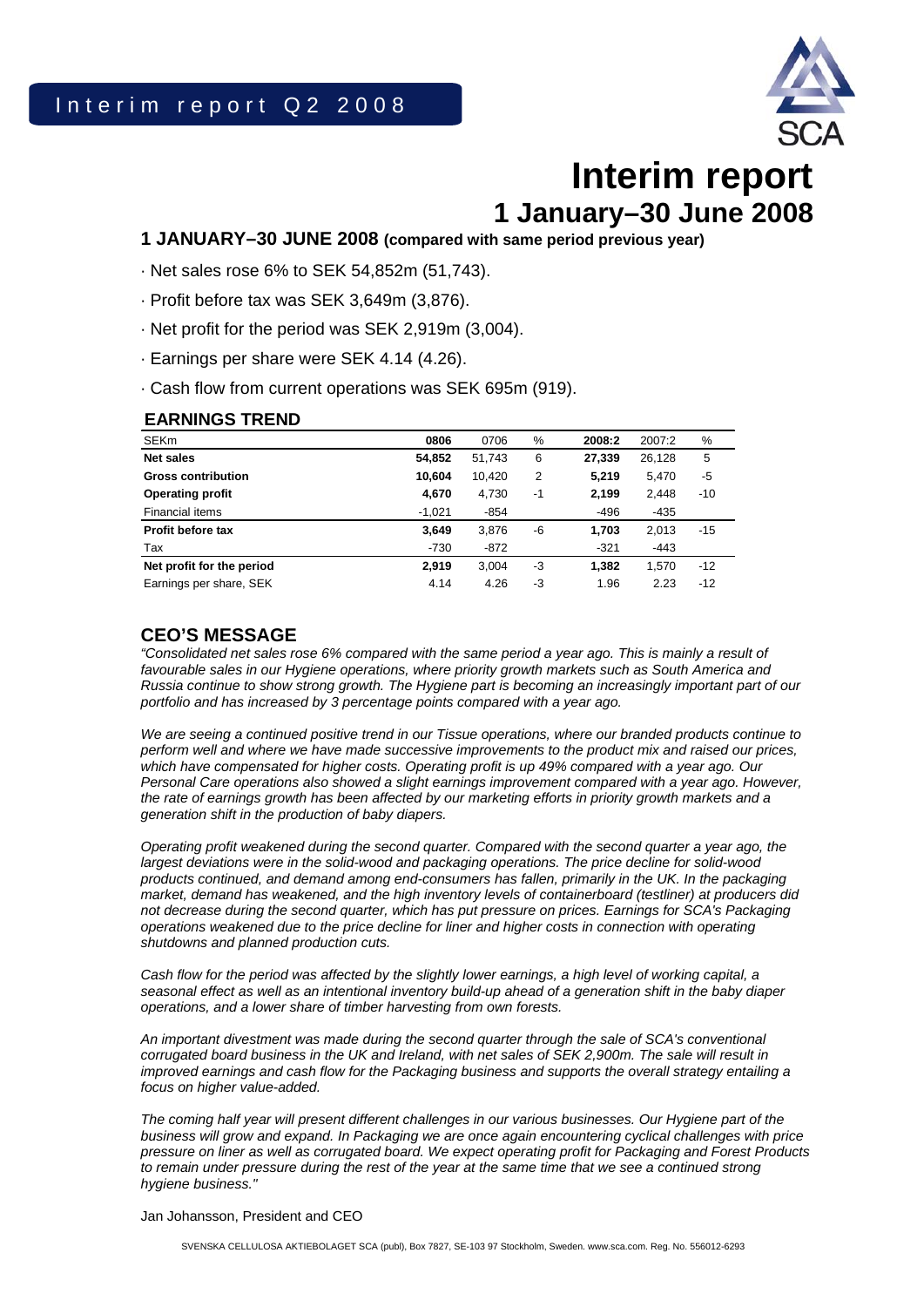



### **EARNINGS TREND FOR THE GROUP**

| <b>SEKm</b>                                                                                | 0806      | 0706      | %    | 2008:2    | 2007:2    | %     |
|--------------------------------------------------------------------------------------------|-----------|-----------|------|-----------|-----------|-------|
| Net sales                                                                                  | 54,852    | 51,743    | 6    | 27,339    | 26,128    | 5     |
| Cost of goods sold                                                                         | $-44,248$ | $-41,323$ |      | $-22,120$ | $-20,658$ |       |
| <b>Gross contribution</b>                                                                  | 10,604    | 10,420    | 2    | 5,219     | 5,470     | $-5$  |
| Sales, general and administration                                                          | $-5,934$  | $-5,690$  |      | $-3,020$  | $-3,022$  |       |
| <b>Operating profit</b>                                                                    | 4,670     | 4,730     | $-1$ | 2,199     | 2,448     | -10   |
| <b>Financial items</b>                                                                     | $-1,021$  | -854      |      | -496      | -435      |       |
| <b>Profit before tax</b>                                                                   | 3,649     | 3,876     | -6   | 1,703     | 2,013     | $-15$ |
| Tax                                                                                        | $-730$    | -872      |      | $-321$    | -443      |       |
| Net profit for the period                                                                  | 2,919     | 3,004     | $-3$ | 1,382     | 1,570     | $-12$ |
| Earnings per share, SEK - equity holders of the Parent Company<br>- after dilution effects | 4.14      | 4.26      | -3   | 1.96      | 2.23      | $-12$ |
| Margins (%)                                                                                |           |           |      |           |           |       |
| Gross margin                                                                               | 19.3      | 20.1      |      | 19.1      | 20.9      |       |
| <b>Operating margin</b>                                                                    | 8.5       | 9.1       |      | 8.0       | 9.4       |       |
| Financial net margin                                                                       | $-1.9$    | $-1.7$    |      | $-1.8$    | $-1.7$    |       |
| Profit margin                                                                              | 6.7       | 7.5       |      | 6.2       | 7.7       |       |
| Tax                                                                                        | $-1.3$    | $-1.7$    |      | $-1.2$    | $-1.7$    |       |
| Net margin                                                                                 | 5.3       | 5.8       |      | 5.1       | 6.0       |       |
|                                                                                            |           |           |      |           |           |       |

### **OPERATING PROFIT PER BUSINESS AREA**

| <b>SEKm</b>            | 0806   | 0706  | %     | 2008:2 | 2007:2 | %   |
|------------------------|--------|-------|-------|--------|--------|-----|
| Personal Care          | 1.466  | 1.437 | 2     | 721    | 758    | -5  |
| <b>Tissue</b>          | 1.123  | 752   | 49    | 577    | 413    | 40  |
| Packaging              | 1,065  | 1.311 | $-19$ | 457    | 622    | -27 |
| <b>Forest Products</b> | 1.208  | 1.413 | $-15$ | 553    | 750    | -26 |
| Other                  | $-192$ | -183  |       | $-109$ | -95    |     |
| <b>Total</b>           | 4.670  | 4.730 | -1    | 2.199  | 2.448  | -10 |

### **OPERATING CASH FLOW PER BUSINESS AREA**

| <b>SEKm</b>            | 0806  | 0706  | %                            | 2008:2 | 2007:2 | %     |
|------------------------|-------|-------|------------------------------|--------|--------|-------|
| <b>Personal Care</b>   | 978   | 1.298 | $-25$                        | 279    | 657    | $-58$ |
| <b>Tissue</b>          | 585   | 728   | $-20$                        | 443    | 517    | $-14$ |
| Packaging              | 471   | -93   | $\qquad \qquad \blacksquare$ | 519    | 167    | 211   |
| <b>Forest Products</b> | 686   | 932   | $-26$                        | 526    | 241    | 118   |
| Other                  | $-69$ | -61   |                              | 28     | 160    |       |
| <b>Total</b>           | 2,651 | 2,804 | -5                           | 1.795  | 1.742  | 3     |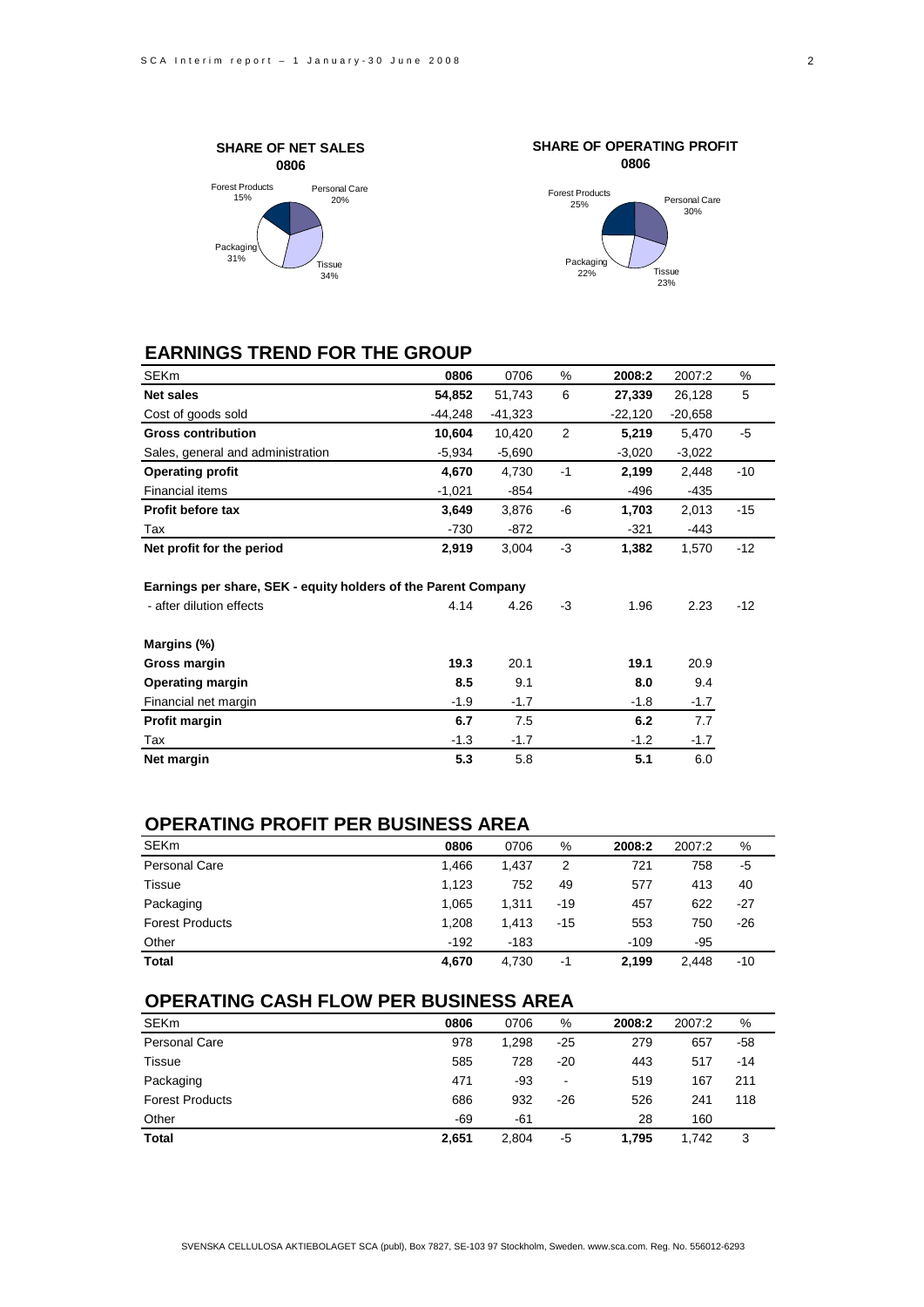Performance compared with January–June 2007:



**Tissue** Net sales: +17% Operating profit: +49%



**Personal Care**  Net sales: +3% Operating profit: +2%



**Forest Products**  Net sales: -7% Operating profit: -15%



**Packaging**  Net sales: +3% Operating profit: -19%

### **GROUP**

### **MARKET**

The global economy continued to weaken during the second quarter, and the dampening was most clearly apparent in North America and Western Europe. Emerging markets continue to show favourable growth, however.

Demand for SCA's consumer oriented hygiene products remains stable in the main markets and is strong in emerging markets.

The weakening of the US economy has left its mark on the hotel and restaurant industries, which are beginning to show a business downturn. However, the fast food segment (where SCA has a strong position) is growing as consumers are choosing this type of restaurant over other, more expensive alternatives. In Europe, demand in the Away from home segment is still strong.

SCA's Packaging and Forest Products operations are being adversely affected by the economic downturn.

The European packaging market is still being weighed down by excessively high inventories of containerboard (liner) among producers. The initiatives taken during the second quarter to reduce inventories have not had effect, partly due to a further weakening in demand towards the end of the period. The high inventory levels have put further pressure on liner prices. The need to reduce inventories thus remains in order to avoid the risk of negative price pressure on corrugated board. Prices of recycled fibre fell during the period.

Demand for magazine and catalogue paper rose in Europe during the first half of the year, while demand for newsprint softened in both Europe and North America.

Solid-wood products continue to experience price pressure due to high inventory levels. A softening of demand is now noticeable among end customers, especially in the UK. Prices of pine are expected to continue falling somewhat, while the price situation for spruce is judged to have stabilized.

Energy prices remained at the same level during the second quarter as during the first quarter. Indications are strong for an increase in electricity and gas costs during the third quarter.

### **SALES AND EARNINGS**

Net sales increased by 6%, or SEK 3,109m compared with a year earlier, to SEK 54,852 (51,743). Volume growth was 7%, of which organic growth was 2% and acquisitions 5%. The sale of the North American packaging business and of the Softis brand reduced net sales by 2%. Higher prices for primarily tissue and corrugated board increased net sales by 3%. Net sales were hurt by 2% by exchange rate movements. Higher prices and larger volumes have not compensated for higher manufacturing costs. Operating profit fell 1% to SEK 4,670m (4,730). Raw material and energy costs increased by SEK 1,400 m and SEK 500m, respectively. An improved product mix and price increases resulted in a SEK 1,500m improvement in earnings.

Compared with the second quarter of 2007, net sales rose 5% to SEK 27,339m (26,128). The increase is mainly attributable to acquisitions, which added 4%, while higher prices and higher volumes each added 2% to sales growth. Exchange rate movements decreased net sales by 3%. Operating profit was 10% lower and amounted to SEK 2,199m (2,448), as higher prices did not compensate for higher raw material and energy costs.

### **CASH FLOW AND FINANCING**

Operating cash surplus decreased by SEK 356m to SEK 7,067m (7,423), partly due to lower harvesting from own forests. A higher level of working capital had a negative effect on operating cash flow in the amount of SEK 2,256m (2,245). Working capital showed a seasonal increase during the first half of the year. Moreover, during the current year, the increase is attributable to an inventory build-up ahead of a shift in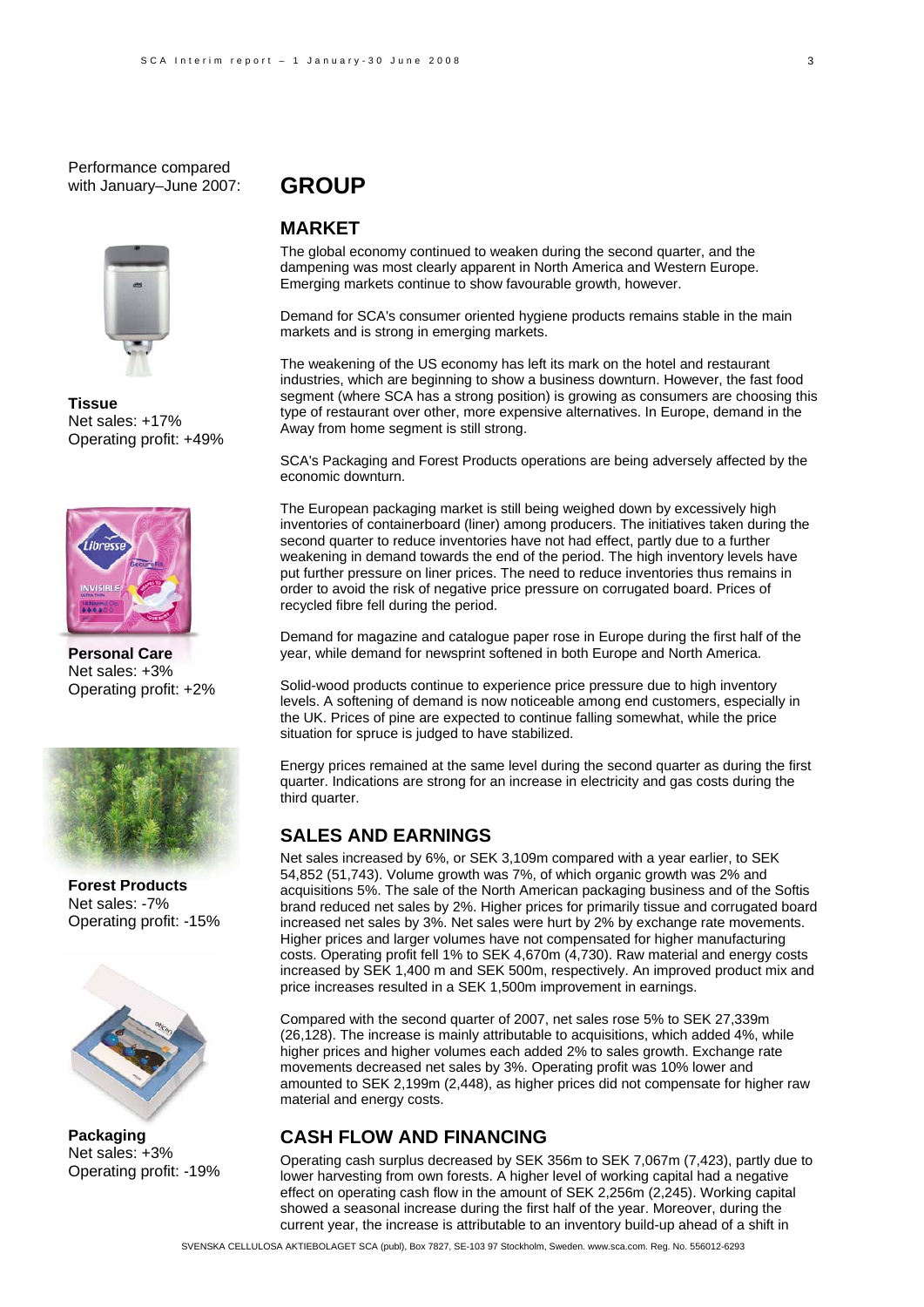





Excluding items affecting comparability

production to a new generation of baby diapers. Current capital expenditures were slightly lower than a year ago and amounted to SEK 1,869m (1,980), which corresponds to approximately 3% of net sales. Operating cash flow was SEK 2,651m (2,804).

Financial items increased by SEK 167m to SEK -1,021m – an effect of higher interest rates and a higher level of net debt. Tax payments were slightly lower than in the same period a year ago and amounted to SEK 939m (1,037). Cash flow from current operations thereby amounted to SEK 695m (919).

Strategic investments and acquisitions amounted to SEK 1,980m (987). Cash out pertained primarily to the second partial payment for the acquisition of Procter & Gamble's European tissue business, the installation of a second paper machine at the tissue plant in Barton, Alabama, USA, and increased ownership in the Chinese tissue company Vinda. The dividend paid to the shareholders amounted to SEK 3,091m (2,807). Net cash flow was SEK -4,344m, compared with SEK 69m in the same period a year ago, which included approximately SEK 2,800m from the sale of the US packaging operation. The divestment of the corrugated board operations in the UK did not affect cash flow during the period.

Net debt at the end of the period was SEK 42,394m, an increase of SEK 5,026m since the start of the year. A negative cash flow of SEK 4,344m was offset by positive exchange rate movements of SEK 425m due to the strengthening of the Swedish krona. Remeasurements according to IAS 19 for pensions and IAS 39 for financial instruments, increased net debt by SEK 1,107m.

### **EQUITY**

Consolidated equity decreased during the period by SEK 2,085m to SEK 62,194m. Net profit for the period increased equity by SEK 2,919m, while dividends lowered equity by SEK 3,091m. The effects of remeasurements according to IAS 19 for pensions and IAS 39 for financial instruments, as well as exchange rate movements, etc. decreased equity by SEK 980m and 933m, respectively.

### **TAX**

The estimated tax expense for the year has been revised downward from 21% to 20%.

In July it was announced that the UK will no longer be allowing tax deductions on depreciated values of industrial buildings. As a result of this legislative change, SCA expects its deferred tax liability and deferred tax expense to increase by approximately SEK 140m, which is taken into account in the estimated tax expense rate reported above.

### **ACQUISITIONS AND DIVESTMENTS**

During the second quarter SCA signed an agreement on the sale of its conventional corrugated business in the UK and Ireland. The purchaser is Spanish SAICA, and the purchase price was SEK 1,200m (GBP 100m). The divested business has annual sales of approximately SEK 2,900m (GBP 240m). The transaction will result in improved earnings and cash flow. The value of the assets, which have been reclassified as non-current assets held for sale, amounts to SEK 1,019m. The transaction, which requires approval by the relevant competition authorities, is expected to be completed during the third quarter this year. After the divestment, SCA's operations in the UK and Ireland will be focused on specialized packaging. See also the press release dated 18 June 2008.

During the first quarter, SCA acquired an additional 5% of the Chinese tissue company Vinda for SEK 119m. SCA's ownership stake after the acquisition amounts to 19%.

To meet the European Commission's conditions for approving SCA's acquisition of P&G's European tissue operation, during the first quarter the Softis brand along with accompanying patents and machines were sold to the Italian tissue company Sofidel, in accordance with the established plan.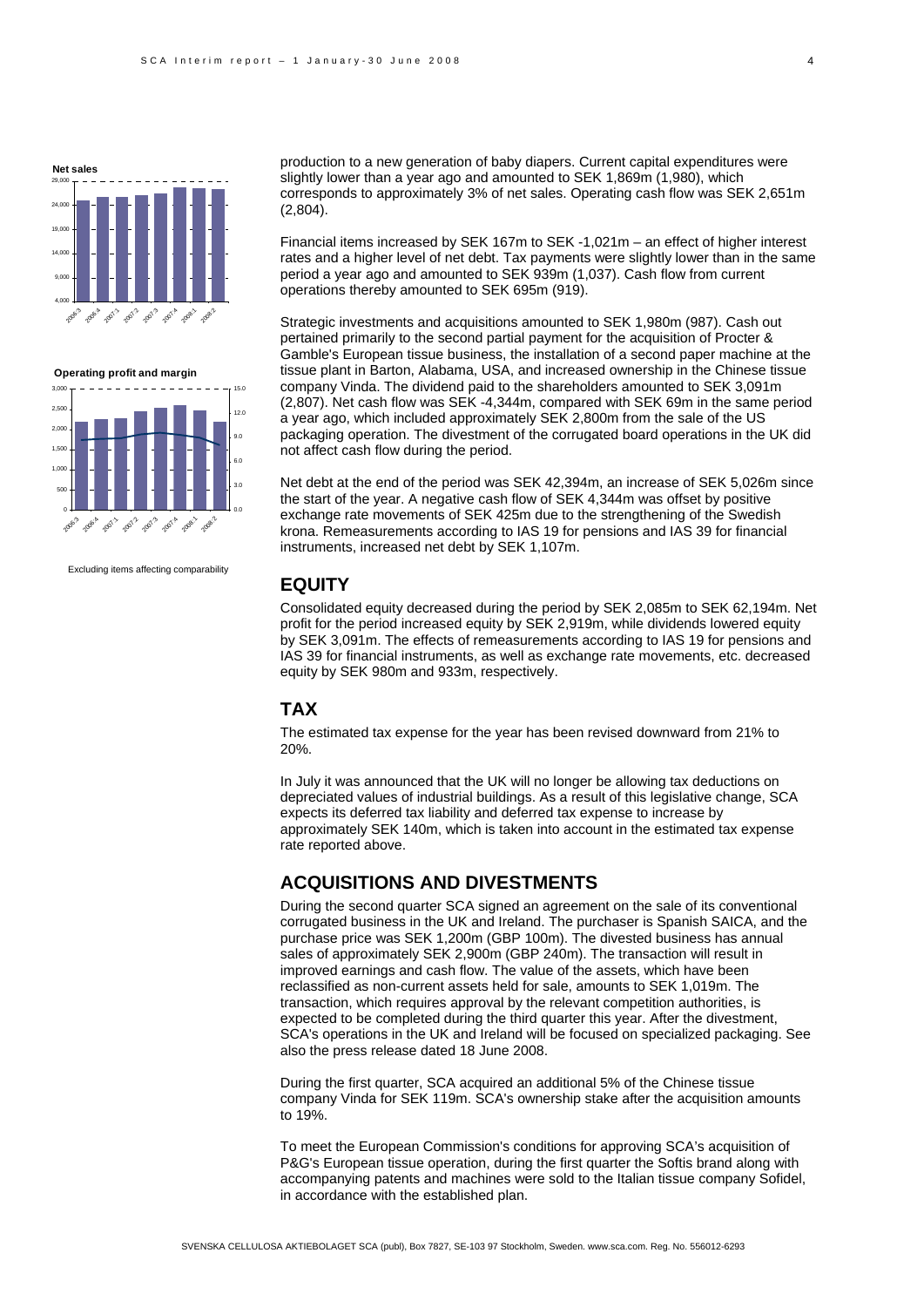### **CAPITAL EXPENDITURES**

To support continued growth of Personal Care products, investments totalling SEK 1,050m have been decided on during the year to date.

- For the Tena Lady brand of light incontinence products, which are showing sales growth in both Europe and the USA, during the second quarter SCA decided to invest in production capacity at its plants in Hoogezand, the Netherlands, and in Bowling Green, USA. These investments together amount to approximately SEK 260m. - To take advantage of growth opportunities in the Russian market, the decision was made during the first quarter to start own production of personal care products in the

Moscow region. This investment is worth SEK 450m. - In addition, to meet rising demand for incontinence products, the decision was made

during the first quarter to invest SEK 340m in expanded capacity at SCA's plants in the Netherlands.

SCA's half-owned company Productos Familia, with operations in Colombia, Ecuador, Peru and Venezuela, is investing SEK 420m in a new tissue machine to meet the strong growth in sales in the region.

A new automated sorting plant will be installed at one of SCA's sawmills in Sweden, Tunadal. This investment, worth SEK 210m, will enable lower production costs and higher production volume.

### **OTHER EVENTS DURING THE PERIOD**

On 1 April and 1 July, the last two units of the P&G acquisition – in Orléans, France, and in Manchester, UK – were taken over. The acquisition is thereby complete. Payment for the Orléans unit, totalling SEK529m (EUR 56m) was made on 1 April, and payment for the Manchester unit, totalling SEK 1,150m (EUR 123m), was made on 1 July.

As a consequence of the integration work in the European tissue operations, SCA has shut down capacity in the UK equivalent to 30,000 tonnes.

During the second quarter, SCA's Class B shares were delisted from the London Stock Exchange and are now listed on the OMX Nordic Exchange in Stockholm and through an ADR (American Depositary Receipt) programme in the US.

On 1 June SCA announced that it intends to close its containerboard mill (testliner) in New Hythe, UK, in 2010. The mill has a capacity of 240,000 tonnes of paper.

To create a better model for governance and follow-up as well as to facilitate comparisons with other companies, a changeover to a function-based income statement was made as from 1 January 2008. See also the interim report published on 29 April 2008.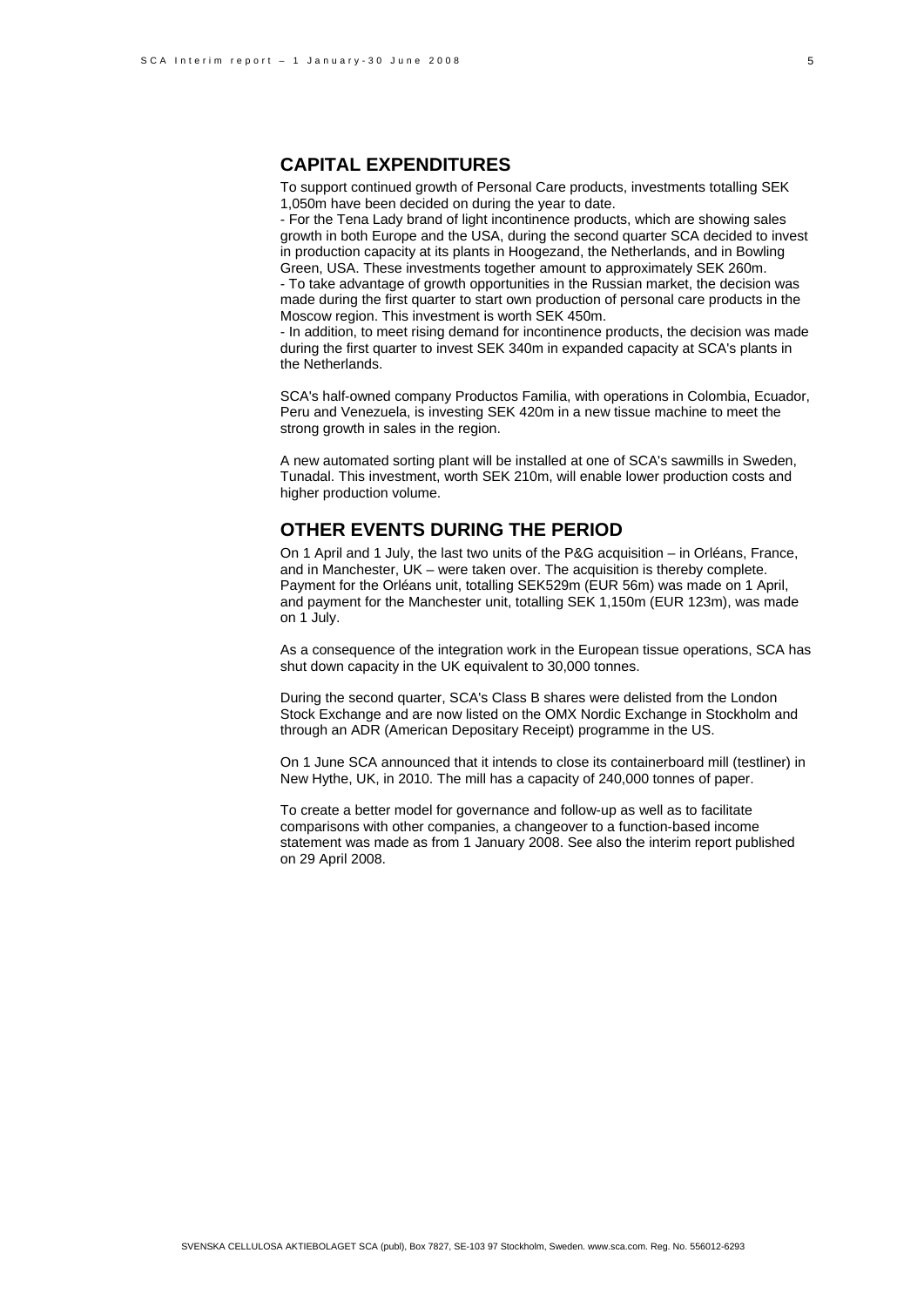**Share of group, net sales 0806**



## **PERSONAL CARE**

| <b>SEKm</b>         | 0806   | 0706   | $\%$ | 2008:2 | 2007:2 | %    |
|---------------------|--------|--------|------|--------|--------|------|
| Volume growth       | -      |        | 5.3  | -      | -      | 4.8  |
| Net sales           | 11.235 | 10.885 | 3    | 5.671  | 5.554  |      |
| Operating surplus   | 1.973  | 1.924  | 3    | 974    | 991    | $-2$ |
| Operating profit    | 1.466  | 1.437  | 2    | 721    | 758    | -5   |
| Operating margin, % | 13.0   | 13.2   |      | 12.7   | 13.6   |      |

**Share of group, operating profit 0806**







| <b>Net sales</b> |                                |  |  |    |
|------------------|--------------------------------|--|--|----|
| 6,000            |                                |  |  |    |
| 5,500            |                                |  |  |    |
| 5,000            |                                |  |  |    |
| 4,500            |                                |  |  |    |
| 4,000<br>2006.3  | 2084 20011 2012 2013 2014 2081 |  |  | d. |
|                  |                                |  |  |    |

| 0806   | 0706   | %   | 2008:2                   | 2007:2                   | %   |
|--------|--------|-----|--------------------------|--------------------------|-----|
| -      | ٠      | 5.3 | $\overline{\phantom{a}}$ | $\overline{\phantom{a}}$ | 4.8 |
| 11.235 | 10.885 | 3   | 5.671                    | 5.554                    |     |
| 1.973  | 1.924  | 3   | 974                      | 991                      | -2  |
| 1.466  | 1.437  | 2   | 721                      | 758                      | -5  |
| 13.0   | 13.2   |     | 12.7                     | 13.6                     |     |
|        |        |     |                          |                          |     |

**January–June 2008 compared with corresponding period a year ago** 

Net sales rose 3% to SEK 11,235m. The sales increase is an effect of higher volumes, 5%, and an improved product mix. Exchange rate movements affected net sales negatively by 3%. Sales in emerging markets increased by 19%.

Operating profit improved by 2% to SEK 1,466m (1,437). Raw material costs increased primarily for pulp and superabsorbents. The operating margin was level with the preceding year. The gross margin has improved as a result of higher market activity.

Operating cash surplus was SEK 1,982m (1,926), and operating cash flow was SEK 978m (1,298). An improved operating cash surplus was offset by an increase in tied-up working capital and higher net current capital expenditures.

#### **Second quarter 2008 compared with second quarter 2007**

Sales rose 2% to SEK 5,671m (5,554). Volume growth was 5% and is mainly attributable to Europe and South America. Exchange rate movements decreased sales by 3%.

The sales increase for TENA-brand incontinence products was 8%. Sales of products to the healthcare sector rose 5%. Growth was favourable in Germany and France, and in the more rapidly growing markets in Eastern Europe. Sales to the retail sector showed double-digit growth.

The sales increase for baby diapers was 2%. The major generation shift that is taking place in Europe towards new products, entailing extensive changes in production, had a negative impact on growth. Sales in emerging markets such as South America and Malaysia remained very strong and can be credited to marketing efforts that have been made.

Sales of feminine care products decreased by 2%. A favourable volume trend has not compensated for lower prices and exchange rate movements.

Operating profit fell 5% to SEK 721m. Volume growth has not fully compensated for higher raw material costs. An improved product mix primarily for incontinence products has compensated for lower prices.

| Deviations, operating profit (%) |     |  |  |
|----------------------------------|-----|--|--|
| 0806 vs. 0706                    | 2   |  |  |
| Price/mix                        | з   |  |  |
| Volume                           | 18  |  |  |
| Raw material                     | -10 |  |  |
| Energy                           | -1  |  |  |
| Currency                         |     |  |  |

Other -8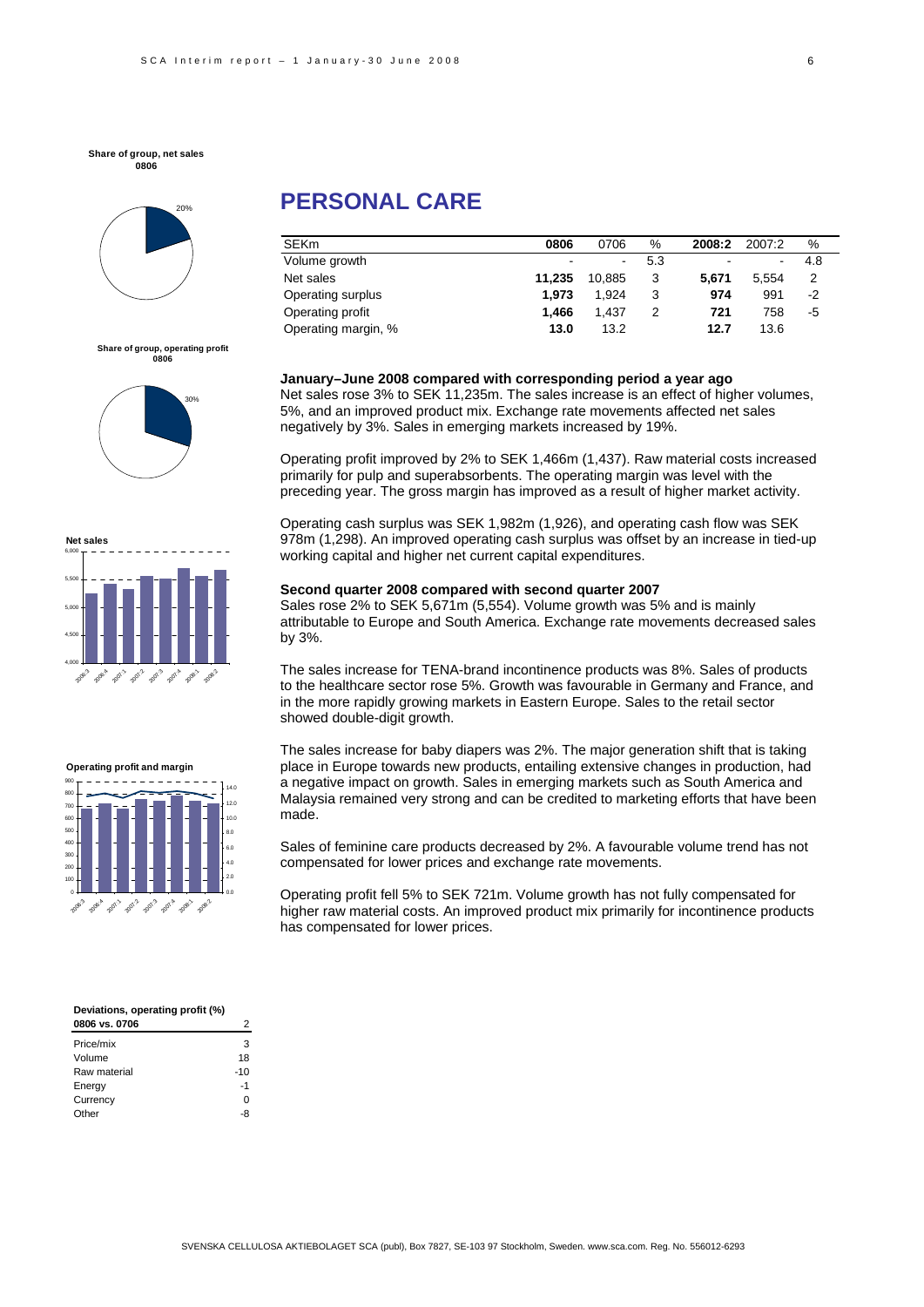### **TISSUE**

**Share of group, net sales 0806**



**Share of group, operating profit 0806**

**Net sales**

5,000 6,000 7,000 8,000 9,000 10,000

> 2006.3 2006.4

23%

#### SEKm **0806** 0706 % **2008:2** 2007:2 % Volume growth - - 13.3 **-** - 11.3 Net sales **18,482** 15,785 17 **9,203** 8,060 14 Operating surplus **2,161** 1,835 18 **1,089** 966 13 Operating profit **1,123** 752 49 **577** 413 40 Operating margin, % **6.1** 4.8 **6.3** 5.1

#### **January–June 2008 compared with corresponding period a year ago**  Net sales increased by SEK 2,697m, or 17%, to SEK 18,482m (15,785). Volumes increased by 13%. Price increases during the second half of 2007 and in 2008 increased sales by 6%. Exchange rate movements had an adverse impact on net sales by 4%. Sales in emerging markets increased by 14%.

Operating profit improved by SEK 371m to SEK 1,123m (752). Acquisitions and higher prices accounted for approximately SEK 1,100m of this improvement. Price increases were offset by higher raw material and energy costs. Exchange rate movements impacted profit negatively by 2%.

Operating cash surplus amounted to SEK 2,070m (1,778), and operating cash flow was SEK 586m (728). An improved operating cash surplus was offset by a higher level of tied-up working capital and slightly higher net current capital expenditures.

#### **Second quarter 2008 compared with second quarter 2007**

Sales rose 14% to SEK 9,203m (8,060). Volumes increased by 11%. Higher prices accounted for 6% of the sales increase. Exchange rate movements reduced sales by 5%.

Sales of consumer tissue rose 25%. Excluding acquisitions, net sales increased by 3%, resulting from higher prices. Volume growth was high in Eastern Europe and Latin America.

Sales of AFH tissue fell by 2%. Higher prices in all regions and improved volumes in Europe have not compensated for negative exchange rate movements attributable to the North American operations.

Operating profit increased by SEK 164m to SEK 577m (413), mainly as a result of higher prices and acquisitions. Higher prices are necessary to compensate for higher pulp, recycled fibre and energy costs and to continue improving profitability. Exchange rate movements decreased operating profit by 2%.



#### **Deviations, operating profit (%)**  ر<br>2011 **- 1086** 1999

| <u>UUUU VS. UIUU</u> | - 7   |
|----------------------|-------|
| Price/mix            | 122   |
| Volume               | 6     |
| Raw material         | $-72$ |
| Energy               | $-31$ |
| Currency             | $-2$  |
| Other                | 26    |
|                      |       |

#### 207.5 2012 207.3 207 2008:1 2009.2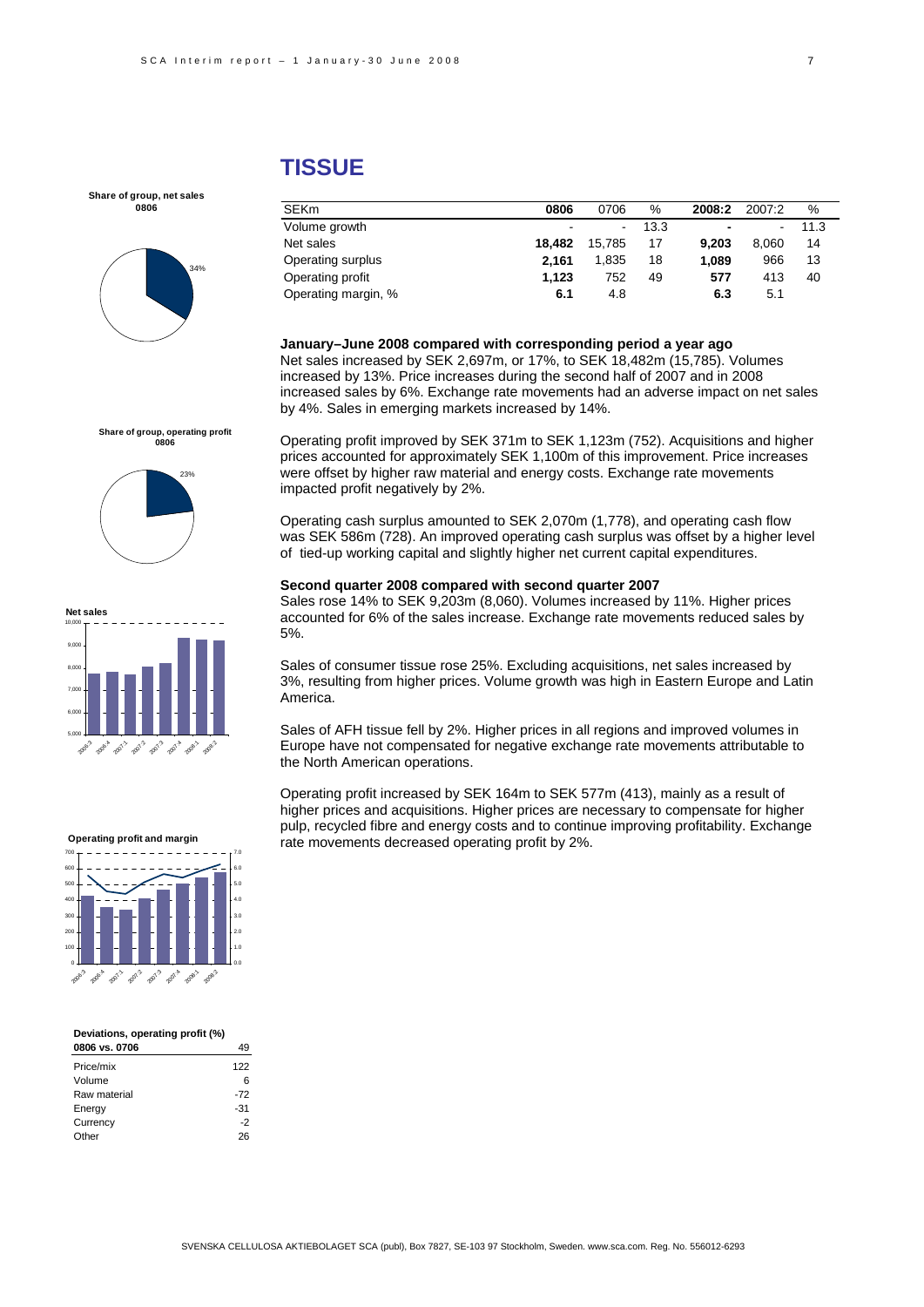#### **Share of group, net sales 0806**



**Share of group, operating profit 0806**









| Deviations, operating profit (%) |     |  |  |
|----------------------------------|-----|--|--|
| 0806 vs. 0706                    | -19 |  |  |
| Price/mix                        | 65  |  |  |
| Volume                           | -1  |  |  |
| Raw material                     | 55  |  |  |

| Raw material | -55   |
|--------------|-------|
| Energy       | $-14$ |
| Currency     |       |
| Other        | $-15$ |
|              |       |

## **PACKAGING**

| <b>SEKm</b>                                | 0806   | 0706   | %     | 2008:2 | 2007:2 | %     |
|--------------------------------------------|--------|--------|-------|--------|--------|-------|
| <b>Deliveries</b>                          |        |        |       |        |        |       |
| - Liner products, ktonnes                  | 1.194  | 1.192  | 0     | 600    | 607    | -1    |
| - Corrugated board, million m <sup>2</sup> | 2.214  | 2.244  | $-1$  | 1.102  | 1.114  | -1    |
| Net sales                                  | 17.295 | 16,800 | 3     | 8.582  | 8.229  | 4     |
| Operating surplus                          | 1.868  | 2,066  | $-10$ | 858    | 1.003  | $-14$ |
| Operating profit                           | 1.065  | 1.311  | $-19$ | 457    | 622    | $-27$ |
| Operating margin, %                        | 6.2    | 7.8    |       | 5.3    | 7.6    |       |

#### **January–June 2008 compared with corresponding period a year ago**

Net sales increased by SEK 495m to SEK 17,295m (16,800). Adjusted for the sale of the North American packaging operations in 2007, net sales rose 6%. The increase is mainly attributable to implemented price increases, which for corrugated board amounted to approximately SEK 800m. Exchange rate movements had a marginal impact on net sales.

Operating profit amounted to SEK 1,065m (1,311), a decrease of SEK 246m, of which SEK 50m is attributable to the sale of the North American packaging operations. Higher prices for corrugated board failed to compensate for higher raw material and energy costs.

Operating cash surplus amounted to SEK 1,838m (2,010), and operating cash flow was SEK 471m (-93). A lower operating cash surplus was compensated by lower payments for efficiency improvement programmes, a lower level of tied-up working capital and a slightly lower level of current capital expenditures.

#### **Second quarter 2008 compared with second quarter 2007**

Sales rose 4% compared with the corresponding period a year ago. The increase is attributable to price increases carried out for corrugated board in 2007.

Operating profit decreased by SEK 165m to SEK 457m (622). Higher prices for corrugated board failed to compensate for higher raw material and energy costs. In addition, lower production of liner resulted in lower capacity utilization. During the second quarter, SCA carried out planned production cuts corresponding to 36,000 tonnes. This, together with unforeseen operating shutdowns, gave rise to a negative earnings impact of approximately SEK 60m.

Due to an inventory surplus in the market, during the second quarter SCA increased its external sales of liner to export markets. This gave rise to a negative earnings impact of approximately SEK 55m due to lower prices.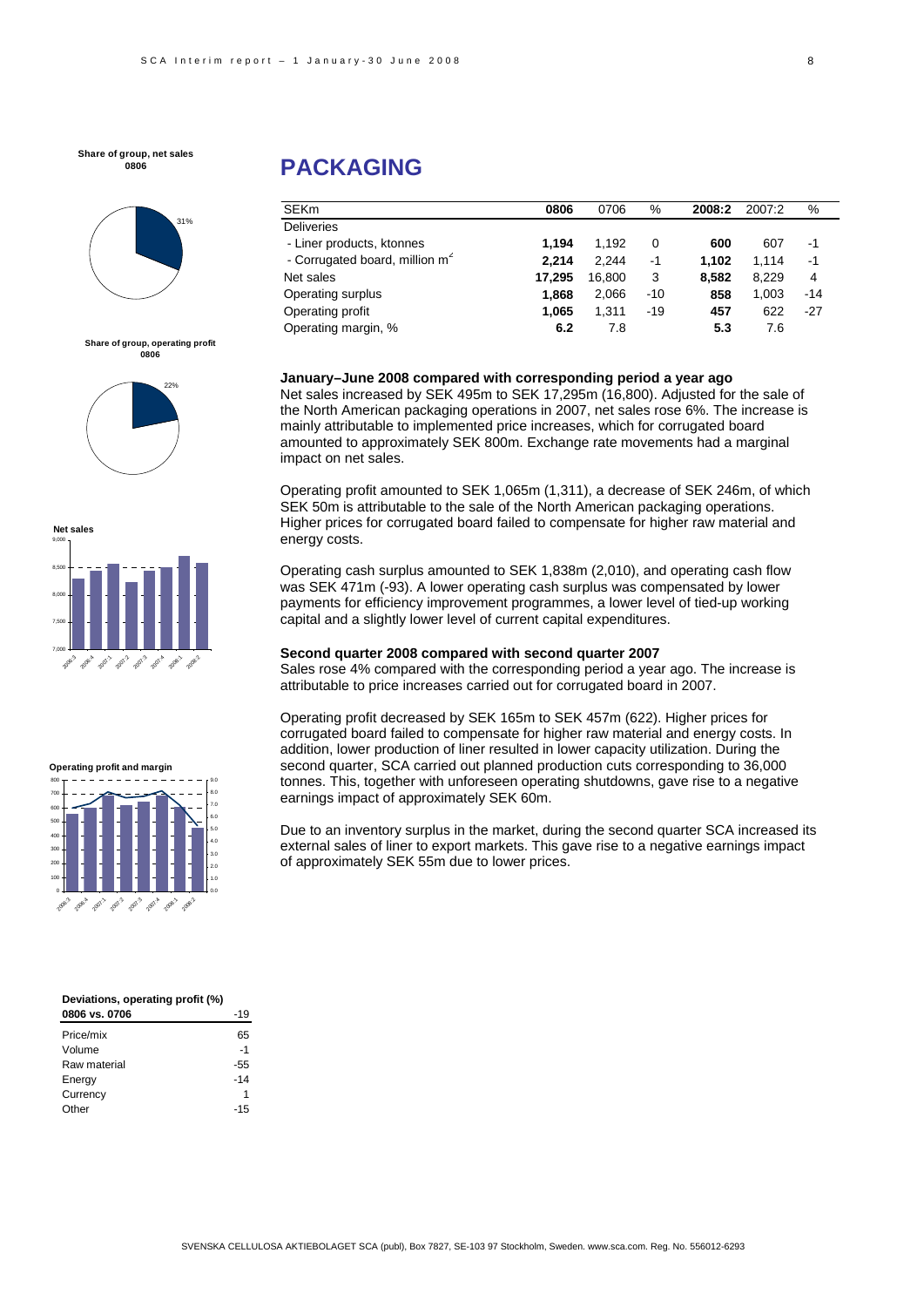**Share of group, net sales 0806**



**Share of group, operating profit 0806**





**Operating profit and margin**



#### **Deviations, operating profit (%) 0806 vs. 0706** -15

| Price/mix    | -8 |
|--------------|----|
| Volume       | 3  |
| Raw material | 4  |
| Energy       | -8 |
| Currency     | -7 |
| Other        | 1  |
|              |    |

## **FOREST PRODUCTS**

| <b>SEKm</b>                            | 0806  | 0706  | %     | 2008:2 | 2007:2 | %     |
|----------------------------------------|-------|-------|-------|--------|--------|-------|
| <b>Deliveries</b>                      |       |       |       |        |        |       |
| - Publication papers, ktonnes          | 773   | 729   | 6     | 387    | 374    | 3     |
| - Solid-wood products, km <sup>3</sup> | 860   | 852   |       | 464    | 440    | 5     |
| Net sales                              | 8.529 | 9.198 | -7    | 4.239  | 4.726  | $-10$ |
| Operating surplus                      | 1.841 | 2,091 | $-12$ | 870    | 1.088  | $-20$ |
| Operating profit                       | 1.208 | 1.413 | $-15$ | 553    | 750    | $-26$ |
| Operating margin, %                    | 14.2  | 15.4  |       | 13.0   | 15.9   |       |

#### **January–June 2008 compared with corresponding period a year ago**

Net sales decreased by SEK 669m to SEK 8,529m (9,198). Adjusted for SCA's transport operations, which are reported as other income starting in 2008, sales were level with the same period a year ago. Sales of publication paper increased by 2% as a result of higher volumes. Sales of solid-wood products decreased as a result of lower prices.

Operating profit decreased by SEK 205m to SEK 1,208m (1,413). Profit for the publication papers business fell due to higher raw material costs and negative exchange rate effects. Operating profit for solid-wood products decreased due to lower retail prices and higher timber prices. Operating profit for the pulp operations was level with the preceding year, while profit for the forest operations improved.

Operating cash surplus amounted to SEK 1,369m (1,893), and operating cash flow was SEK 686m (932). A lower operating cash surplus was offset by a lower level of tied-up working capital and a lower level of net current capital expenditures.

#### **Second quarter 2008 compared with second quarter 2007**

Sales fell 10% to SEK 4,239m (4,726). Adjusted for the handling of the transport operations, sales decreased by 3%.

Sales of publication papers were unchanged, with an increase of magazine paper and a decrease in newsprint. Improved prices and higher volumes for magazine paper were offset by negative exchange rate effects. Prices of newsprint weakened.

Sales for the solid-wood operations decreased as a result of lower prices. Sales for the pulp operations increased as a result of higher volumes. Forest operations sales were level with the same period a year ago.

Operating profit fell 26% to SEK 553m (750). The earnings decline is attributable to the solid-wood products operations, which hurt earnings by approximately SEK 200m as a result of lower prices. The decline is attributable to continued high inventory levels and weaker demand from end-consumers, among other things. Higher earnings for the forest operations compensated for lower earnings for publication papers and pulp.

SCA has planned for production shutdowns in its sawmill operations during the third quarter in order to balance the inventory situation. The earnings impact is estimated to be approximately SEK 50m.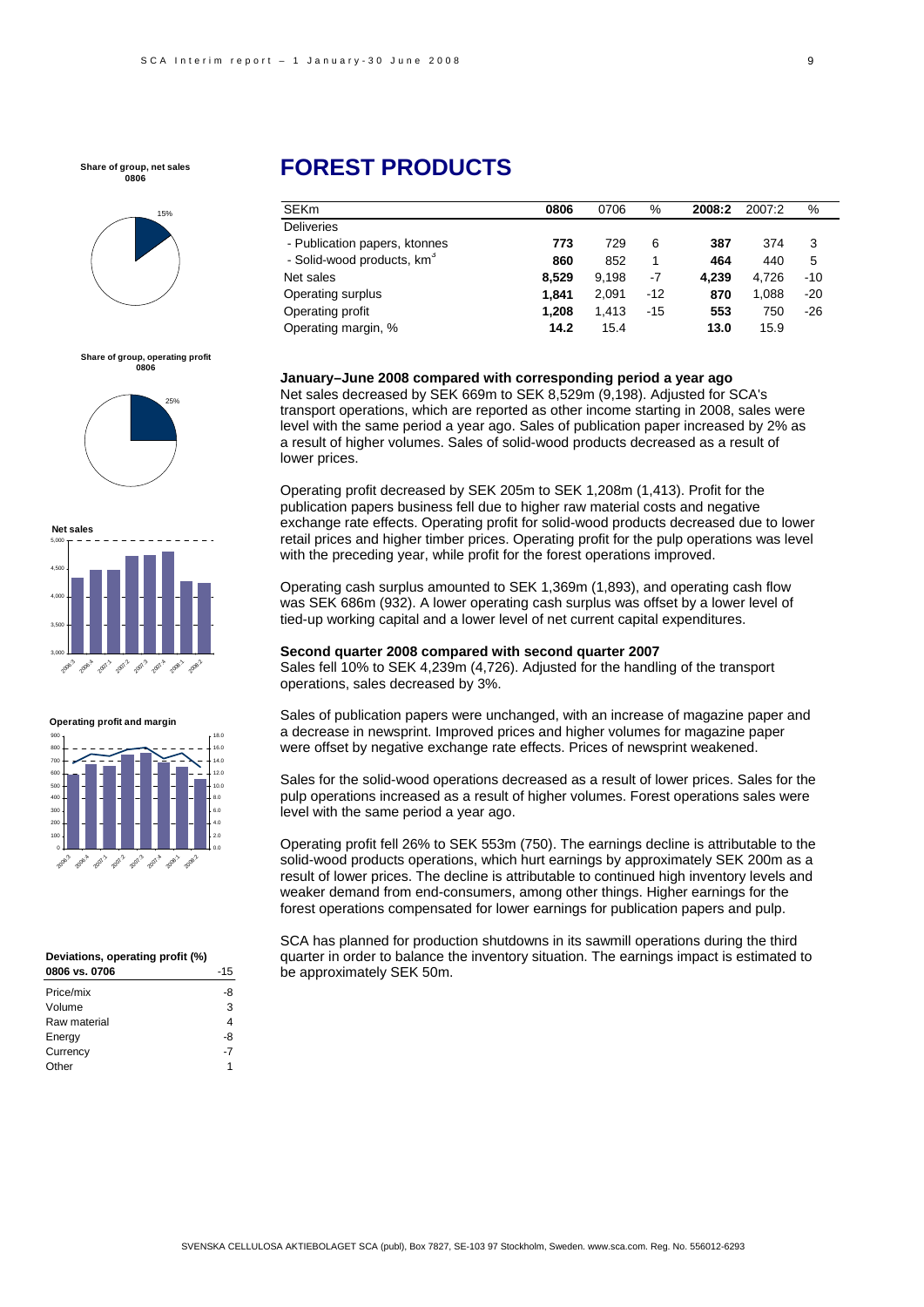### **SHARE DISTRIBUTION**

| 30 June 2008                | Class A     | Class B     | Total       |
|-----------------------------|-------------|-------------|-------------|
| Registered number of shares | 112.540.207 | 592.569.887 | 705.110.094 |
| - of which treasury shares  |             | 2,767,605   | 2.767.605   |

During the quarter, 365,000 Class A shares were converted to Class B shares. At the end of the period, the proportion of Class A shares was 16.0%. As a result of the exercise of employee options, the number of treasury shares has decreased during the year to 2,767,605 (3,154,812).

Calculated according to IFRS recommendations, the effects of outstanding employee option programmes correspond to a maximum dilution of 0.01%, which has been taken into account when calculating earnings per share for the period.

### **RISKS AND UNCERTAINTIES**

SCA's financial risk management is presented on pages 72–77 of the 2007 Annual Report. The Group's operations and inherent risks are described on pages 55–57 of the Annual Report. No significant changes have occurred that have changed the risks as reported in the Annual Report.

#### **Strategic risks**

Risks in conjunction with company acquisitions are analysed in the due diligence processes that SCA carries out prior to all acquisitions. Acquisitions that might affect the assessment of SCA's financial and operational risks are described under the heading "Acquisitions and Divestments" in this report.

#### **Operational risks**

Management of operational risks is primarily carried out by SCA's business managers. SCA's internal audit function is tasked with examining compliance with internal control processes.

### **RELATED PARTY TRANSACTIONS**

No transactions have been carried out between SCA and related parties that had a material impact on the company's financial position and results.

### **ACCOUNTING PRINCIPLES**

This interim report is prepared according to IAS 34 and recommendation RFR 1.1 of the Swedish Financial Reporting Board, and with regard to the Parent Company, according to RFR 2.1. The accounting principles applied correspond to those described in the 2007 Annual Report.

### **FUTURE REPORTS**

The interim report for the period January–September 2008 will be published on 29 October. The year-end report for 2008 will be released on 29 January 2009.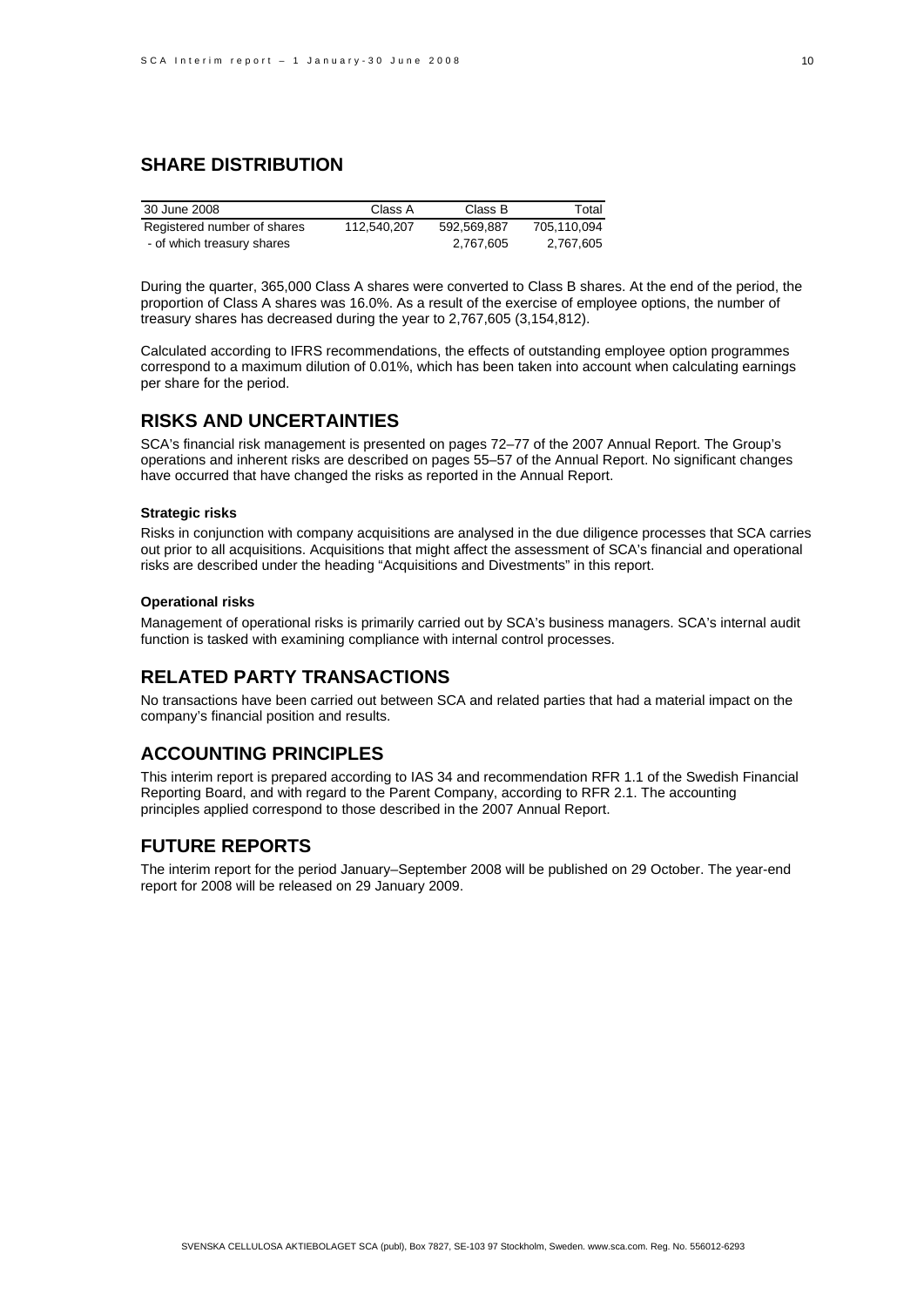The Board of Directors and President certify that the half-year interim report provides a true and fair overview of the Parent Company's and Group's operations, financial position and results of operations, and that it describes the significant risks and uncertainties facing the company and the companies included in the Group.

#### Stockholm, 24 July 2008 SVENSKA CELLULOSA AKTIEBOLAGET SCA (publ)

|                                         | Sverker Martin-Löf<br>Chairman of the Board           |                                              |
|-----------------------------------------|-------------------------------------------------------|----------------------------------------------|
| Rolf Börjesson<br><b>Director</b>       | Sören Gyll<br>Director                                | mposition<br><b>Tom Hedelius</b><br>Director |
| Leif Johansson                          | Anders Nyrén                                          | Barbara Milian Thoralfsson                   |
| <b>Director</b>                         | <b>Director</b>                                       | <b>Director</b>                              |
|                                         | Jan Johansson<br><b>Director</b><br>President and CEO |                                              |
|                                         |                                                       |                                              |
| Lars Jonsson<br>Employee representative | Lars-Erik Lundin<br>Employee representative           | Örjan Svensson<br>Employee representative    |

### **REVIEW REPORT**

We have reviewed the report for SCA AB (publ) for the period 1 January–30 June 2008. The Board of Directors and President are responsible for the preparation and presentation of this interim financial information in accordance with IAS 34 and the Annual Accounts Act. Our responsibility is to express a conclusion on this interim financial information based on our review.

We conducted our review in accordance with the Standard on Review Engagements, SÖG 2410, Review of Interim Financial Information Performed by the Independent Auditor of the Entity, issued by FAR SRS. A review consists of making inquiries, primarily of persons responsible for financial and accounting matters, and applying analytical and other review procedures. A review is substantially less in scope than an audit conducted in accordance with Standards on Auditing in Sweden (RS) and other generally accepted auditing practices. The procedures performed in a review do not enable us to obtain a level of assurance that would make us aware of all significant matters that might be identified in an audit. Therefore, the conclusion expressed based on a review does not give the same level of assurance as a conclusion expressed based on an audit. Based on our review, nothing has come to our attention that causes us to believe that the interim report is not prepared, in all material respects, in accordance with IAS 34 and the Annual Accounts Act for the Group and in accordance with the Annual Accounts Act for the Parent Company.

Stockholm, 24 July 2008 PricewaterhouseCoopers AB Anders Lundin, Authorized Public Accountant

#### **For further information, please contact:**

Bodil Eriksson, Corporate Communications, +46 8 788 52 34 Johan Karlsson, Investor Relations, +46 8 788 51 30 Pär Altan, Media Relations, +46 8 788 52 37

**Note** 

SCA discloses the information provided herein pursuant to the Securities Markets Act. This report has been prepared in both Swedish and English. In case of variation in the content of the two versions, the Swedish version shall take precedence.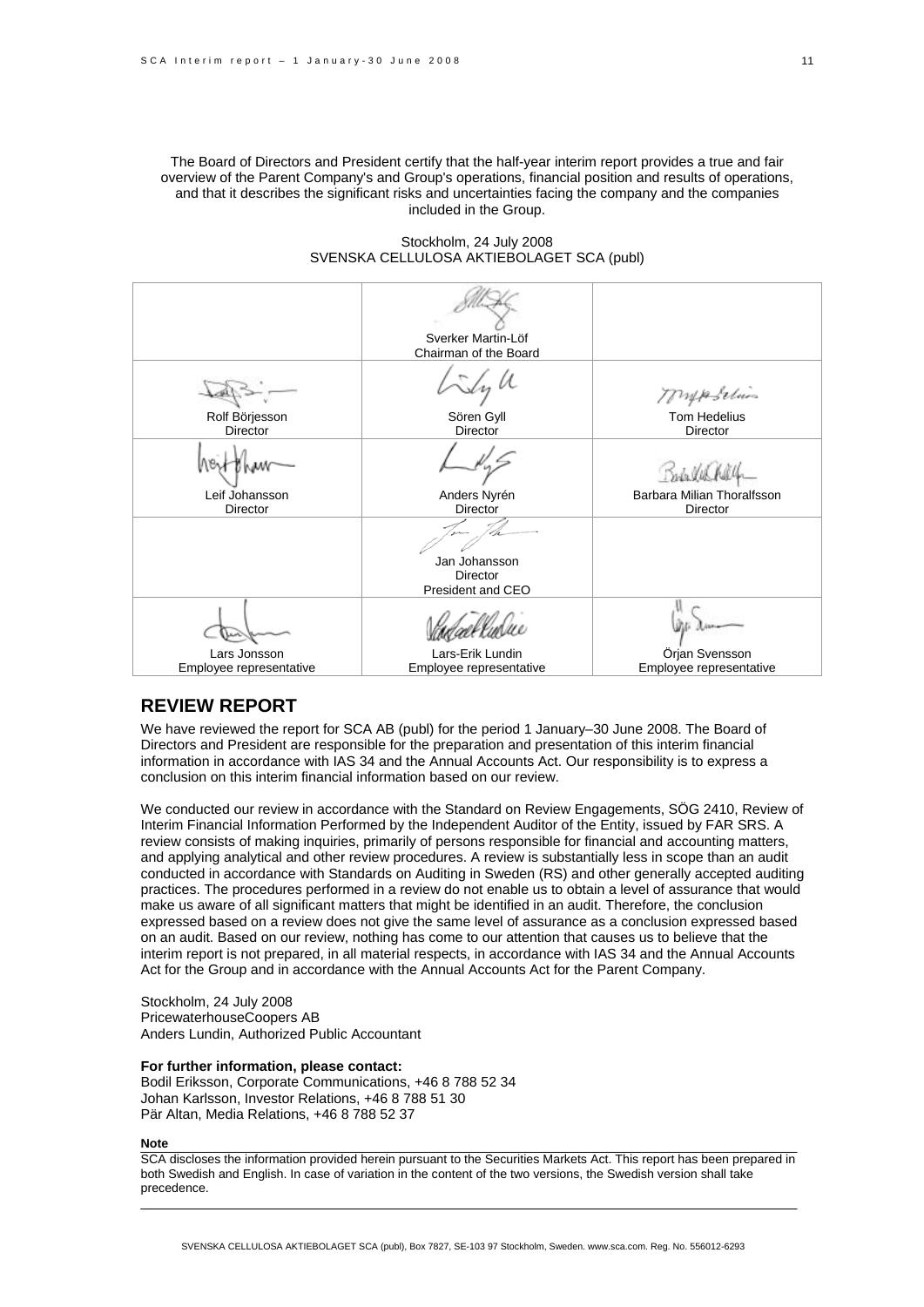### **OPERATING CASH FLOW ANALYSIS**

| <b>SEKm</b>                                  | 0806      | 0706      |
|----------------------------------------------|-----------|-----------|
| Operating cash surplus                       | 7,067     | 7,423     |
| Change in working capital                    | $-2,256$  | $-2,245$  |
| Current capital expenditures, net            | $-1,869$  | $-1,980$  |
| Restructuring costs, etc.                    | $-291$    | $-394$    |
| Operating cash flow                          | 2,651     | 2,804     |
|                                              |           |           |
| <b>Financial items</b>                       | $-1,021$  | $-854$    |
| Income taxes paid                            | $-939$    | $-1,037$  |
| Other                                        | 4         | 6         |
| Cash flow from current operations            | 695       | 919       |
|                                              |           |           |
| Acquisitions                                 | $-611$    | $-504$    |
| Strategic capital expenditures, fixed assets | $-1,369$  | -483      |
| <b>Divestments</b>                           | 4         | 2,895     |
| Cash flow before dividend                    | $-1,281$  | 2,827     |
| Dividend                                     | $-3,091$  | $-2,807$  |
| Cash flow after dividend                     | $-4,372$  | 20        |
| Sale of treasury shares                      | 28        | 49        |
| Net cash flow                                | $-4,344$  | 69        |
| Net debt at the start of the period          | $-37,368$ | $-36,399$ |
| Net cash flow                                | $-4,344$  | 69        |
| Remeasurement to equity                      | $-1,107$  | 2,180     |
| Currency effects                             | 425       | $-693$    |
| Net debt at the end of the period            | $-42.394$ | $-34,843$ |
| Debt/equity ratio                            | 0.66      | 0.56      |
| Debt payment capacity, %                     | 32        | 33        |
|                                              |           |           |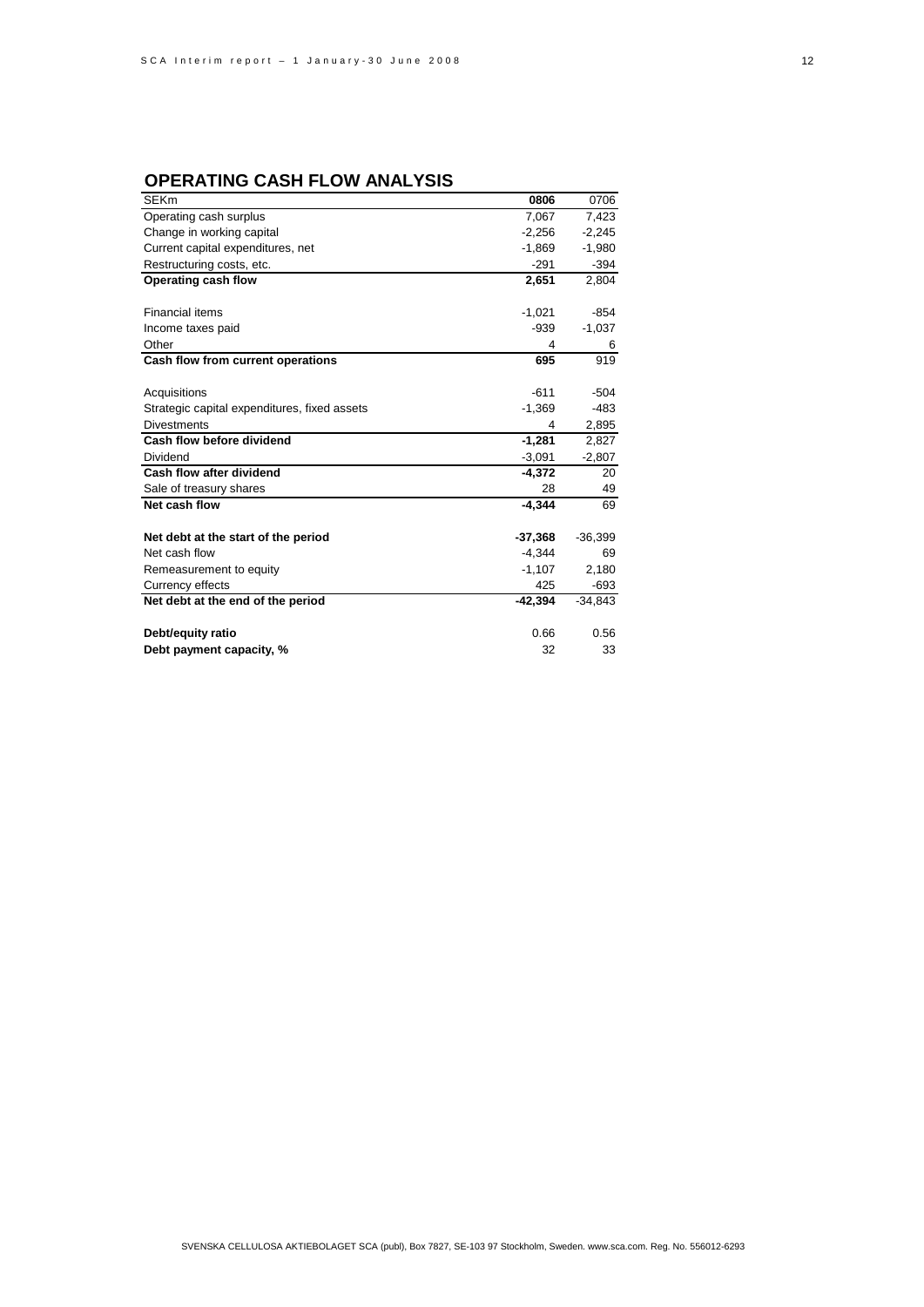### **CASH FLOW STATEMENT**

| <b>SEKm</b>                                                                       | 0806          | 0706              |
|-----------------------------------------------------------------------------------|---------------|-------------------|
|                                                                                   |               |                   |
| <b>Operating activities</b>                                                       |               |                   |
| Profit before tax                                                                 | 3,649         | 3,876             |
| Adjustment for non-cash items <sup>1</sup>                                        | 2,131         | 2,291             |
|                                                                                   | 5,780         | 6,167             |
| Paid tax<br>Cash flow from operating activities before changes in working capital | -939<br>4,841 | $-1,037$<br>5,130 |
|                                                                                   |               |                   |
| Cash flow from changes in working capital                                         |               |                   |
| Change in inventories                                                             | $-1,101$      | $-1,210$          |
| Change in operating receivables                                                   | $-962$        | $-1,246$          |
| Change in operating liabilities                                                   | $-193$        | 211               |
| Cash flow from operating activities                                               | 2,585         | 2,885             |
| <b>Investing activities</b>                                                       |               |                   |
| Acquisition of operations                                                         | $-609$        | -473              |
| Sold operations                                                                   | -3            | 2,828             |
| Acquisition tangible and intangible assets                                        | $-3,387$      | $-2,768$          |
| Sale of tangible assets                                                           | 149           | 324               |
| Payment of loans to external parties                                              | $-57$         | -419              |
| Cash flow from investing activities                                               | $-3,907$      | -508              |
|                                                                                   |               |                   |
| <b>Financing activities</b>                                                       |               |                   |
| Sale of treasury shares                                                           | 28            | 49                |
| Borrowings                                                                        | 2,960         | 950               |
| Dividends paid                                                                    | $-3,091$      | $-2,807$          |
| Cash flow from financing activities                                               | -103          | $-1,808$          |
| Cash flow for the period                                                          | $-1,425$      | 569               |
| Cash and cash equivalents at the beginning of the year                            | 3,023         | 1,599             |
| Exchange differences in cash and cash equivalents                                 | $-23$         | 29                |
| Cash and cash equivalents at the end of the period                                | 1,575         | 2,197             |
|                                                                                   |               |                   |
| Reconciliation with operating cash flow analysis                                  |               |                   |
| Cash flow for the period                                                          | -1,425        | 569               |
| Deducted items:                                                                   |               |                   |
| Payment of loans to external parties                                              | 57            | 419               |
| Borrowings                                                                        | $-2,960$      | $-950$            |
| <b>Added items:</b>                                                               |               |                   |
| Net debt in acquired and divested operations                                      | 5             | 36                |
| <b>Accrued interest</b>                                                           | $-21$         | 13                |
| Investments through finance leases                                                |               | $-18$             |
| Net cash flow according to operating cash flow analysis                           | $-4,344$      | 69                |
|                                                                                   |               |                   |
| Depreciation and impairment, fixed assets                                         | 3,005         | 3,035             |
| Fair value valuation of forest assets                                             | $-484$        | $-211$            |
| Payments related to efficiency programmes                                         | $-262$        | $-354$            |
| Other                                                                             | -128          | $-179$            |
| Total                                                                             | 2,131         | 2,291             |
|                                                                                   |               |                   |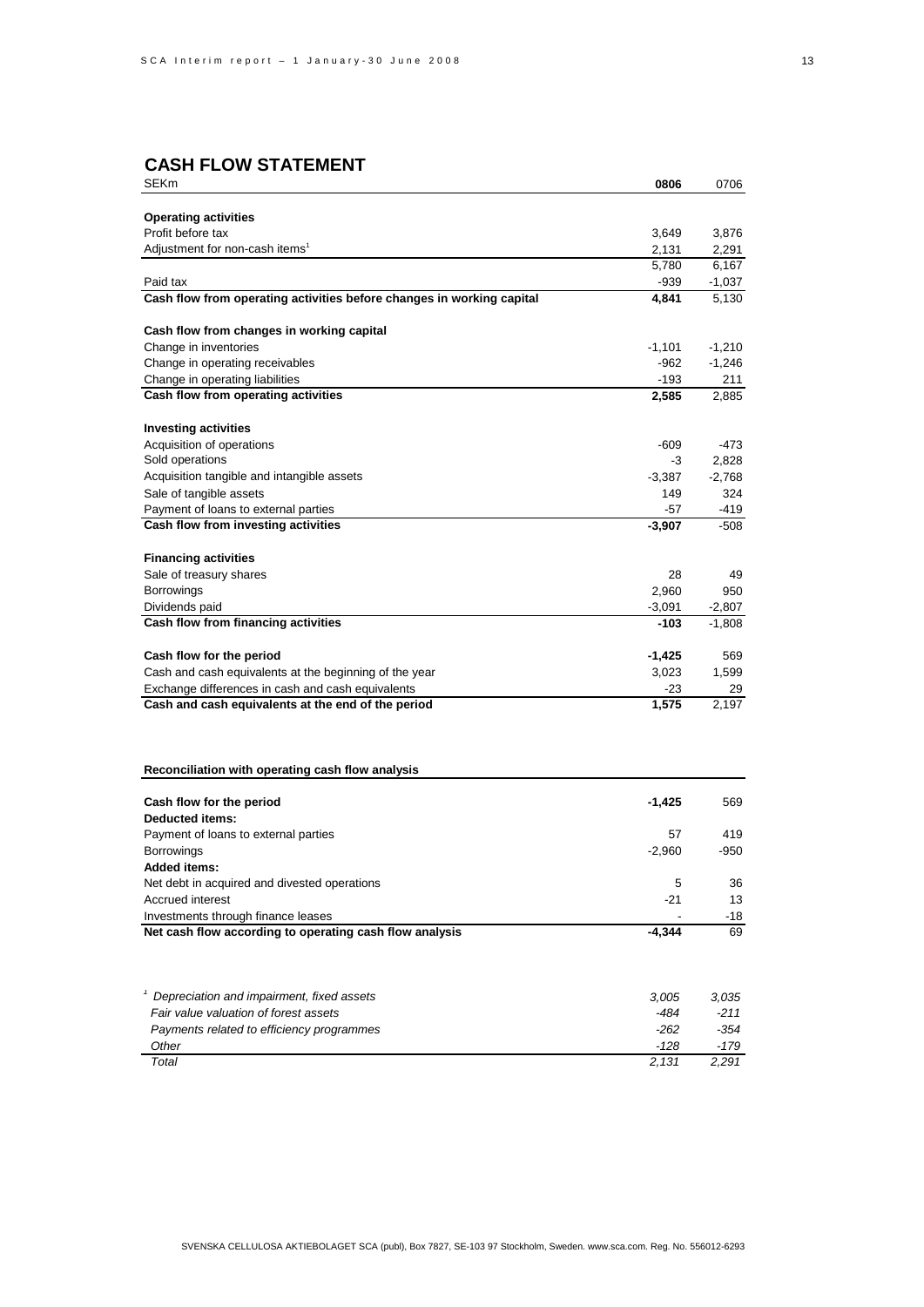### **CONSOLIDATED INCOME STATEMENT**

| <b>SEKm</b>                                                    | 2008:2    | 2007:2    | 2008:1    | 0806      | 0706      |
|----------------------------------------------------------------|-----------|-----------|-----------|-----------|-----------|
| <b>Net sales</b>                                               | 27,339    | 26,128    | 27,513    | 54,852    | 51,743    |
| Cost of goods sold <sup>1</sup>                                | $-22,120$ | $-20,658$ | $-22,128$ | $-44,248$ | $-41,323$ |
| <b>Gross contribution</b>                                      | 5,219     | 5,470     | 5,385     | 10,604    | 10,420    |
| Sales, general and administration <sup>1</sup>                 | $-3,020$  | $-3,022$  | $-2,914$  | $-5,934$  | $-5,690$  |
| <b>Operating profit</b>                                        | 2,199     | 2,448     | 2,471     | 4,670     | 4,730     |
| <b>Financial items</b>                                         | $-496$    | $-435$    | $-525$    | $-1,021$  | -854      |
| Profit before tax                                              | 1,703     | 2,013     | 1,946     | 3,649     | 3,876     |
| Tax                                                            | $-321$    | -443      | $-409$    | $-730$    | $-872$    |
| Net profit for the period                                      | 1,382     | 1,570     | 1,537     | 2,919     | 3,004     |
| Earnings attributable to:                                      |           |           |           |           |           |
| Equity holders of the Parent Company                           | 1,377     | 1,565     | 1,534     | 2,911     | 2,994     |
| Minority interests                                             | 5         | 5         | 3         | 8         | 10        |
| Earnings per share, SEK - equity holders of the Parent Company |           |           |           |           |           |
| - before dilution effects                                      | 1.96      | 2.23      | 2.19      | 4.15      | 4.27      |
| - after dilution effects                                       | 1.96      | 2.23      | 2.18      | 4.14      | 4.26      |
| <sup>1</sup> Where of depreciations                            | $-1,488$  | $-1,540$  | $-1,516$  | $-3,004$  | $-3,049$  |
|                                                                | 2008:2    | 2007:2    | 2008:1    | 0806      | 0706      |
| Gross margin                                                   | 19.1      | 20.9      | 19.6      | 19.3      | 20.1      |
| Operating margin                                               | 8.0       | 9.4       | 9.0       | 8.5       | 9.1       |
| Financial net margin                                           | $-1.8$    | $-1.7$    | $-1.9$    | $-1.9$    | $-1.7$    |
| Profit margin                                                  | 6.2       | 7.7       | 7.1       | 6.6       | 7.4       |
| Tax                                                            | $-1.2$    | $-1.7$    | $-1.5$    | $-1.3$    | $-1.7$    |
| Net margin                                                     | 5.0       | 6.0       | 5.6       | 5.3       | 5.7       |
|                                                                |           |           |           |           |           |
| <b>Calculation of earnings per share</b>                       | 2008:2    | 2007:2    | 2008:1    | 0806      | 0706      |
| Earnings attributable to equity holdings of the                | 1,377     | 1,565     | 1,534     | 2,911     | 2,994     |
| Parent Company                                                 |           |           |           |           |           |
| Average no. of shares before dilution, millions                | 702.1     | 701.7     | 702.0     | 702.1     | 701.7     |
| Warrants                                                       | 0.2       | 0.5       | 0.4       | 0.2       | 0.5       |
| Average no. of shares after dilution                           | 702.3     | 702.2     | 702.4     | 702.3     | 702.2     |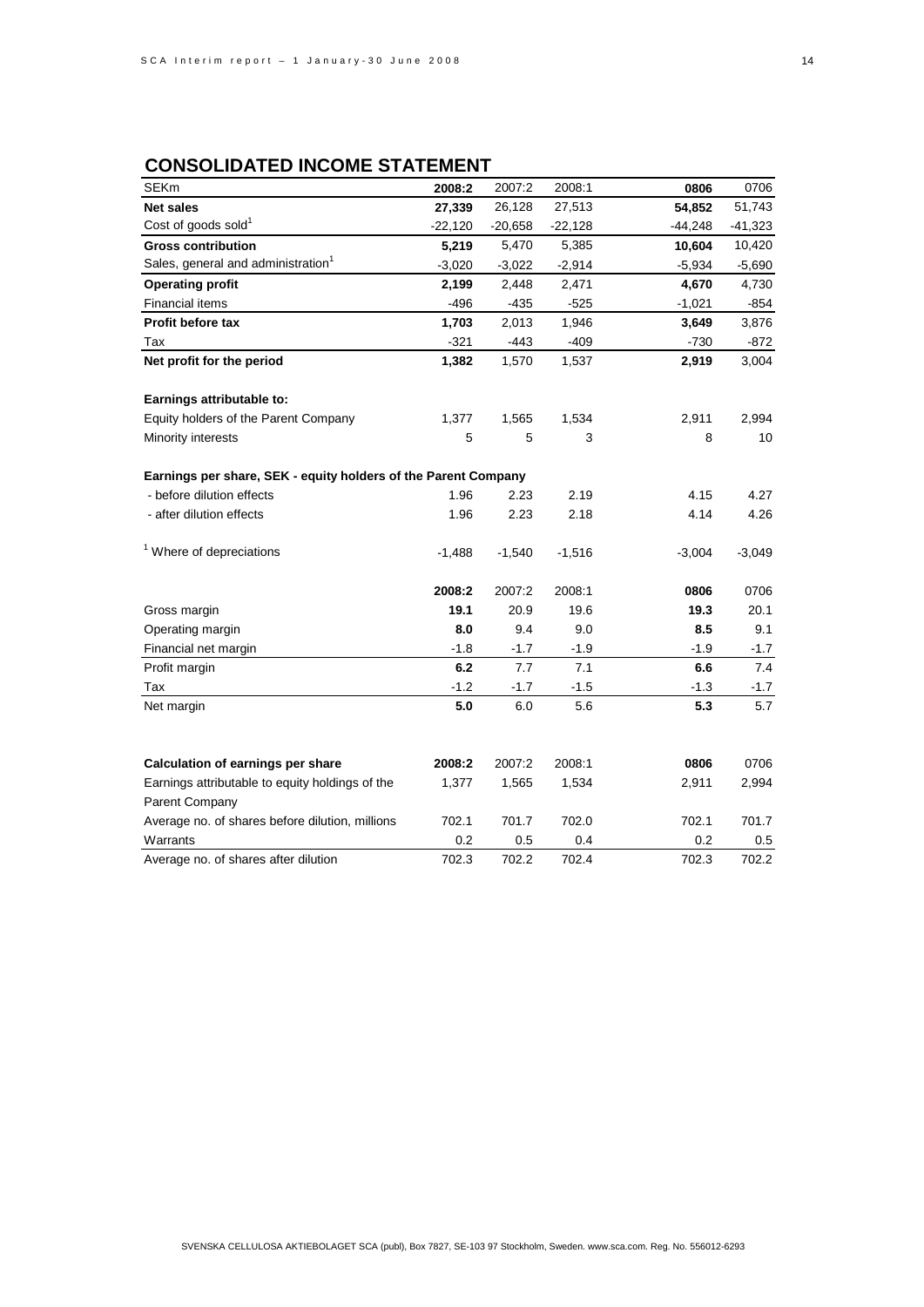### **CONSOLIDATED STATEMENT OF RECOGNIZED INCOME AND EXPENSE**

| <b>SEKm</b>                                                       | 0806     | 0706     |
|-------------------------------------------------------------------|----------|----------|
| Actuarial gains and losses related to pensions, incl. payroll tax | $-957$   | 2,224    |
| Available-for-sale financial assets:                              |          |          |
| - Gains from fair value measurement taken to equity               | $-240$   | 116      |
| - Transferred to income statement at sale                         | 0        | $-34$    |
| Cash flow hedges                                                  |          |          |
| - Gains from remeasurement of derivatives taken to equity         | 219      | 32       |
| - Transferred to profit or loss for the period                    | $-21$    | $-25$    |
| Transferred to cost of hedged investments                         |          | $-2$     |
| Translation difference in foreign operations                      | $-1,401$ | 981      |
| Gains from hedging of net investments in foreign operations       | 247      | 28       |
| Tax on items taken to/transferred from equity                     | 217      | $-671$   |
| Total transactions taken to equity                                | $-1,935$ | 2,649    |
| Net profit for the period recognized in the income statement      | 2,919    | 3,004    |
| Total income and expenses recognized for the period               | 984      | 5,653    |
| Attributable to:                                                  |          |          |
| - Equity holders of the Parent Company                            | 979      | 5,762    |
| - Minority interests                                              | 5        | -109     |
|                                                                   | 984      | 5,653    |
| Other changes in equity                                           |          |          |
| - sale of treasury shares                                         | 28       | 49       |
| - dividend                                                        | $-3,091$ | $-2,807$ |
| - change in Group structure                                       | -6       | $-17$    |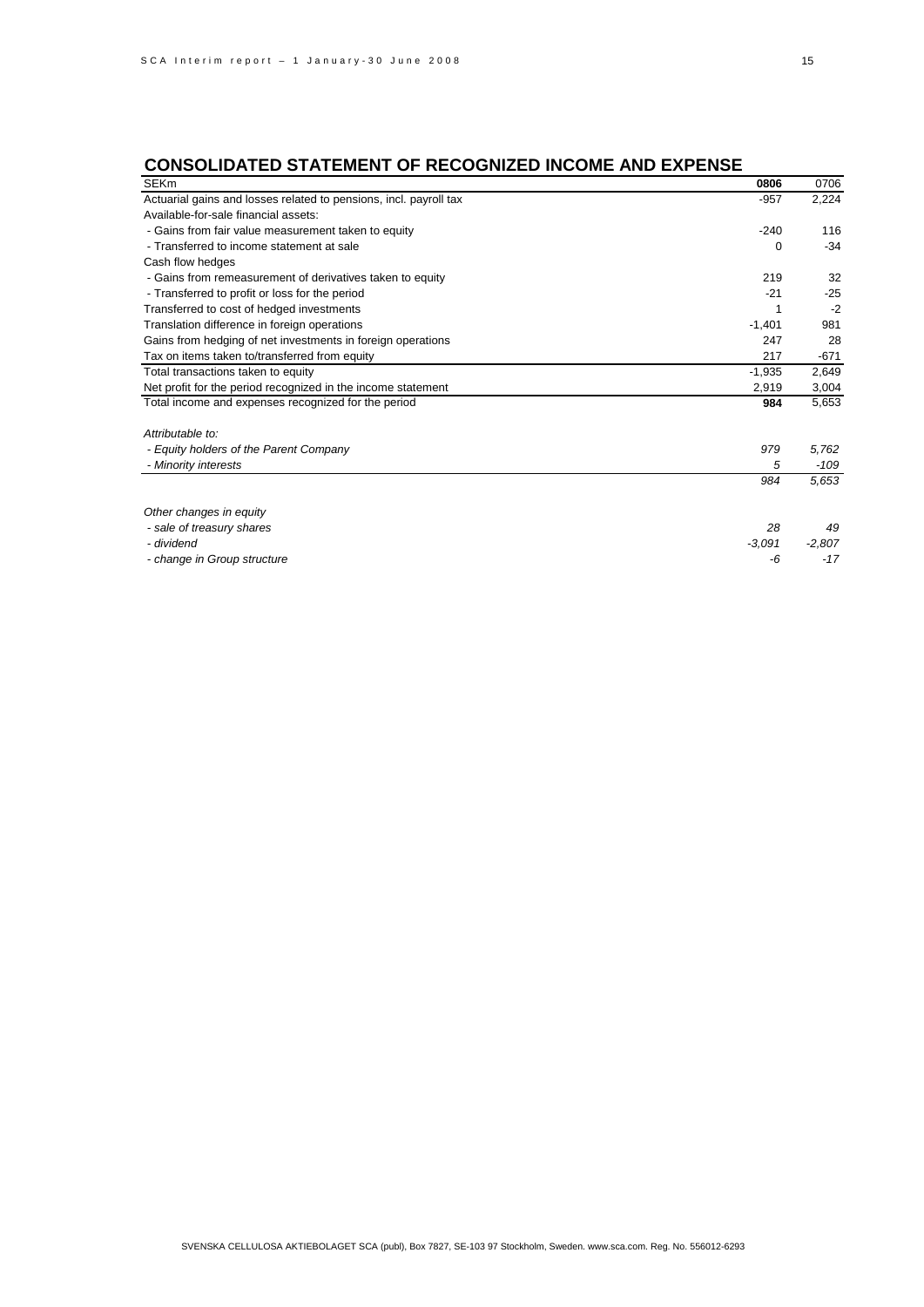|                                                                                                               | 30 June 2008 | 31 December 2007 |
|---------------------------------------------------------------------------------------------------------------|--------------|------------------|
|                                                                                                               | SEKm         | SEKm             |
| <b>Assets</b>                                                                                                 |              |                  |
| Goodwill                                                                                                      | 17,708       | 18,161           |
| Other intangible assets                                                                                       | 3,610        | 3,455            |
| Tangible assets                                                                                               | 79,649       | 80,352           |
| Shares and participations                                                                                     | 1,001        | 1,018            |
| Non-current financial assets <sup>1</sup>                                                                     | 2,731        | 3,663            |
| Other non-current receivables                                                                                 | 1,353        | 1,164            |
| <b>Total non-current assets</b>                                                                               | 106,052      | 107,813          |
|                                                                                                               |              |                  |
| Operating receivables and inventories                                                                         | 35,271       | 33,793           |
| <b>Current financial assets</b>                                                                               | 302          | 366              |
| Non-current assets held for sale                                                                              | 1,076        | 55               |
| Cash and cash equivalents                                                                                     | 1,575        | 3,023            |
| <b>Total current assets</b>                                                                                   | 38,224       | 37,237           |
| <b>Total assets</b>                                                                                           | 144,276      |                  |
|                                                                                                               |              | 145,050          |
|                                                                                                               |              |                  |
| <b>Equity</b>                                                                                                 |              |                  |
| Equity holders of the Parent Company                                                                          | 61,508       | 63,590           |
| Minority interests                                                                                            | 686          | 689              |
| <b>Total equity</b>                                                                                           | 62,194       | 64,279           |
|                                                                                                               |              |                  |
| Liabilities                                                                                                   |              |                  |
| Provisions for pensions                                                                                       | 1,991        | 1,987            |
| Other provisions                                                                                              | 12,261       | 12,212           |
| Non-current financial liabilities                                                                             | 21,961       | 20,247           |
| Other non-current liabilities                                                                                 | 122          | 133              |
| <b>Total non-current liabilities</b>                                                                          | 36,335       | 34,579           |
|                                                                                                               |              |                  |
| Current financial liabilities <sup>2</sup>                                                                    | 22,785       | 21,943           |
| Operating liabilities                                                                                         | 22,962       | 24,249           |
| <b>Total current liabilities</b>                                                                              | 45,747       | 46,192           |
| <b>Total liabilities</b>                                                                                      | 82,082       | 80,771           |
| <b>Total equity and liabilities</b>                                                                           | 144,276      | 145,050          |
|                                                                                                               |              |                  |
| Debt/equity ratio                                                                                             | 0.66         | 0.58             |
| Visible equity/assets ratio                                                                                   | 43%          | 44%              |
|                                                                                                               |              |                  |
| Return on capital employed, %                                                                                 | 10           | 11               |
| Return on equity, %                                                                                           | 11           | 12               |
|                                                                                                               |              |                  |
|                                                                                                               |              |                  |
| <sup>1</sup> Of which pension assets<br><sup>2</sup> Contracted committed credit lines amount to SEK 25,780m. | 1,517        | 2,137            |
|                                                                                                               |              |                  |
|                                                                                                               |              |                  |
|                                                                                                               |              |                  |
| Capital employed                                                                                              | 104,588      | 101,647          |
| - of which working capital                                                                                    | 13,410       | 11,623           |
|                                                                                                               |              |                  |
| Net debt                                                                                                      | 42,394       | 37,368           |
| Shareholders' equity                                                                                          | 62,194       | 64,279           |
|                                                                                                               |              |                  |
| Provisions for restructuring costs are included in the balance sheet as follows:                              |              |                  |
| - Other provisions                                                                                            | 1,034        | 869              |
| - Operating liabilities                                                                                       | 629          | 1,040            |
|                                                                                                               |              |                  |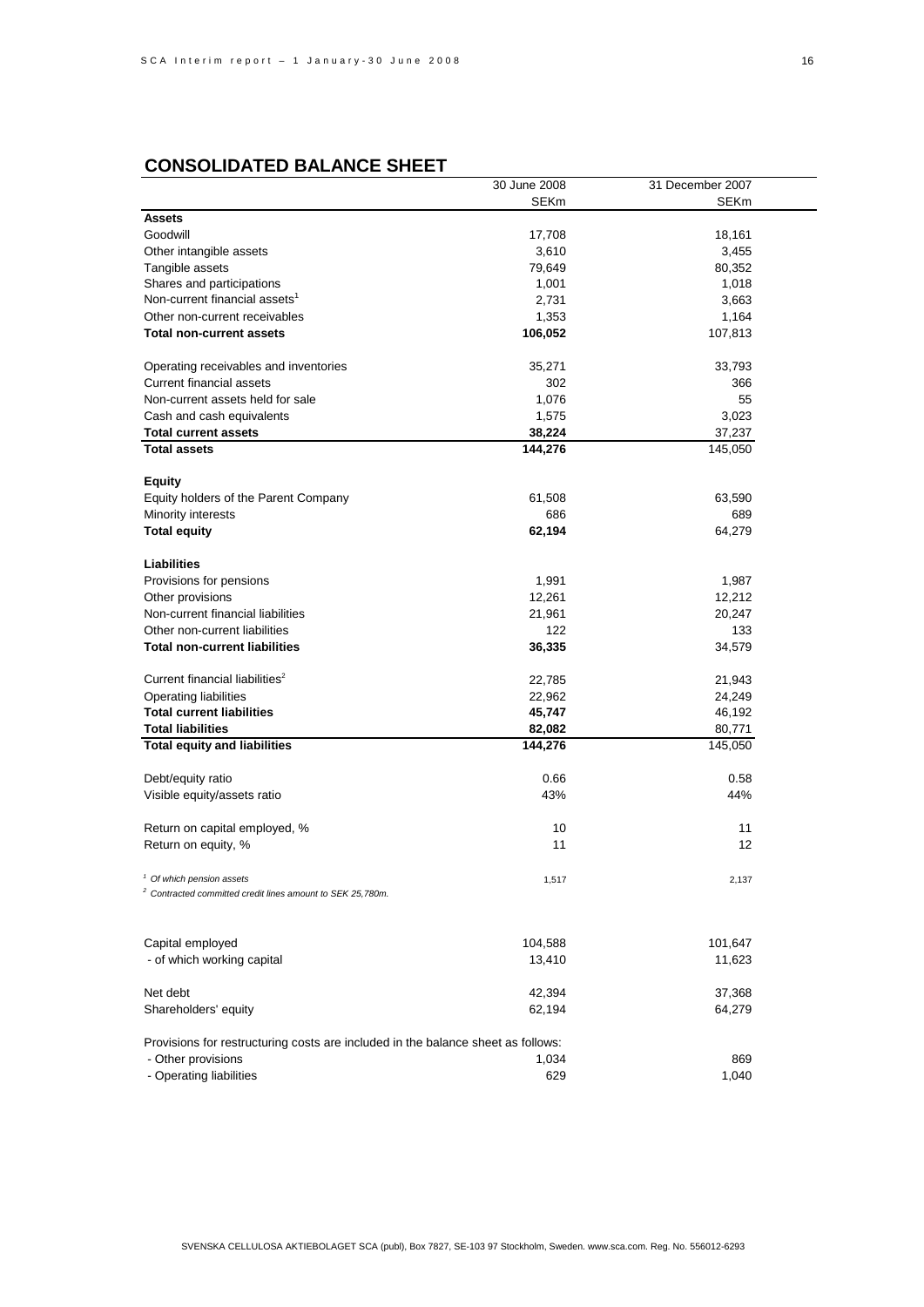#### **NET SALES**

| <b>SEKm</b>                            | 2008:2 | 2008:1 | 2007:4 | 2007:3 | 2007:2 | 2007:1 | 2006:4 | 2006:3 |
|----------------------------------------|--------|--------|--------|--------|--------|--------|--------|--------|
| Personal Care                          | 5.671  | 5.564  | 5.706  | 5.510  | 5.554  | 5.331  | 5.429  | 5,246  |
| Tissue                                 | 9.203  | 9.279  | 9.343  | 8.204  | 8.060  | 7.725  | 7.844  | 7.743  |
| Packaging                              | 8.582  | 8.713  | 8.494  | 8.434  | 8.229  | 8.571  | 8.445  | 8,288  |
| <b>Forest Products</b>                 | 4,239  | 4,290  | 4,803  | 4.743  | 4.726  | 4.472  | 4.480  | 4,339  |
| - Publication papers                   | 2.198  | 2.199  | 2.259  | 2.225  | 2.149  | 2.082  | 2.167  | 2.279  |
| - Pulp, timber and solid-wood products | 2.041  | 2.091  | 2.544  | 2.518  | 2.577  | 2,390  | 2,313  | 2,060  |
| Other                                  | 351    | 369    | 318    | 320    | 341    | 357    | 336    | 326    |
| Intra-group deliveries                 | $-707$ | $-702$ | $-856$ | $-849$ | $-782$ | $-841$ | $-884$ | $-847$ |
| <b>Total net sales</b>                 | 27.339 | 27.513 | 27.808 | 26.362 | 26.128 | 25.615 | 25.650 | 25.095 |

### **OPERATING PROFIT**

| <b>SEKm</b>                            | 2008:2 | 2008:1 | 2007:4 | 2007:3 | 2007:2 | 2007:1 | 2006:4 | 2006:3 |
|----------------------------------------|--------|--------|--------|--------|--------|--------|--------|--------|
| Personal Care                          | 721    | 745    | 781    | 742    | 758    | 679    | 726    | 681    |
| Tissue                                 | 577    | 546    | 508    | 464    | 413    | 339    | 358    | 431    |
| Packaging                              | 457    | 608    | 692    | 648    | 622    | 689    | 598    | 560    |
| <b>Forest Products</b>                 | 553    | 655    | 691    | 766    | 750    | 663    | 676    | 591    |
| - Publication papers                   | 91     | 83     | 125    | 143    | 141    | 128    | 208    | 168    |
| - Pulp, timber and solid-wood products | 462    | 572    | 566    | 623    | 609    | 535    | 468    | 423    |
| Other <sup>1</sup>                     | $-109$ | -83    | 219    | -94    | $-95$  | -88    | $-97$  | $-87$  |
| Total operating profit <sup>1</sup>    | 2.199  | 2.471  | 2.891  | 2.526  | 2.448  | 2.282  | 2.261  | 2,176  |
| <b>Financial items</b>                 | $-496$ | $-525$ | $-549$ | $-507$ | $-435$ | $-419$ | $-458$ | $-423$ |
| Profit before tax <sup>1</sup>         | 1,703  | 1.946  | 2.342  | 2.019  | 2.013  | 1,863  | 1.803  | 1,753  |
| Tax                                    | $-321$ | $-409$ | $-204$ | 0      | $-443$ | $-429$ | $-352$ | $-227$ |
| Net profit for the period <sup>2</sup> | 1.382  | 1,537  | 2.138  | 2.019  | 1.570  | 1.434  | 1.451  | 1,526  |
|                                        |        |        |        |        |        |        |        |        |

1 The fourth quarter 2007 includes items affecting comparability, 300 SEKm specified per business area in annual report 2007.

 $2$  The fourth quarter 2007 includes items affecting comparability, 252 SEKm.

#### **OPERATING MARGIN**

| %                                      | 2008:2 | 2008:1 | 2007:4 | 2007:3 | 2007:2 | 2007:1 | 2006:4 | 2006:3 |
|----------------------------------------|--------|--------|--------|--------|--------|--------|--------|--------|
| Personal Care                          | 12.7   | 13.4   | 13.7   | 13.5   | 13.6   | 12.7   | 13.4   | 13.0   |
| Tissue                                 | 6.3    | 5.9    | 5.4    | 5.7    | 5.1    | 4.4    | 4.6    | 5.6    |
| Packaging                              | 5.3    | 7.0    | 8.1    | 7.7    | 7.6    | 8.0    | 7.1    | 6.8    |
| <b>Forest Products</b>                 | 13.0   | 15.3   | 14.4   | 16.2   | 15.9   | 14.8   | 15.1   | 13.6   |
| - Publication papers                   | 4.1    | 3.8    | 5.5    | 6.4    | 6.6    | 6.1    | 9.6    | 7.4    |
| - Pulp, timber and solid-wood products | 22.6   | 27.4   | 22.2   | 24.7   | 23.6   | 22.4   | 20.2   | 20.5   |

### **CONSOLIDATED INCOME STATEMENT**

| <b>SEKm</b>                            | 2008:2    | 2008:1    | 2007:4    | 2007:3    | 2007:2    |
|----------------------------------------|-----------|-----------|-----------|-----------|-----------|
| <b>Net sales</b>                       | 27,339    | 27,513    | 27,808    | 26,362    | 26,128    |
| Cost of goods sold                     | $-22,120$ | $-22,128$ | $-22,453$ | $-21,036$ | $-20,658$ |
| <b>Gross contribution</b>              | 5,219     | 5,385     | 5,355     | 5,326     | 5,470     |
| Sales, general and administration      | $-3,020$  | $-2,914$  | $-2,464$  | $-2,800$  | $-3,022$  |
| Operating profit <sup>1</sup>          | 2,199     | 2.471     | 2.891     | 2,526     | 2,448     |
| <b>Financial items</b>                 | -496      | $-525$    | $-549$    | $-507$    | $-435$    |
| Profit before tax <sup>1</sup>         | 1,703     | 1.946     | 2,342     | 2,019     | 2,013     |
| Taxes                                  | $-321$    | $-409$    | $-204$    | 0         | $-443$    |
| Net profit for the period <sup>2</sup> | 1,382     | 1,537     | 2,138     | 2,019     | 1,570     |

<sup>1</sup> The fourth quarter 2007 includes items affecting comparability, 300 SEKm.

 $2$  The fourth quarter 2007 includes items affecting comparability, 252 SEKm.